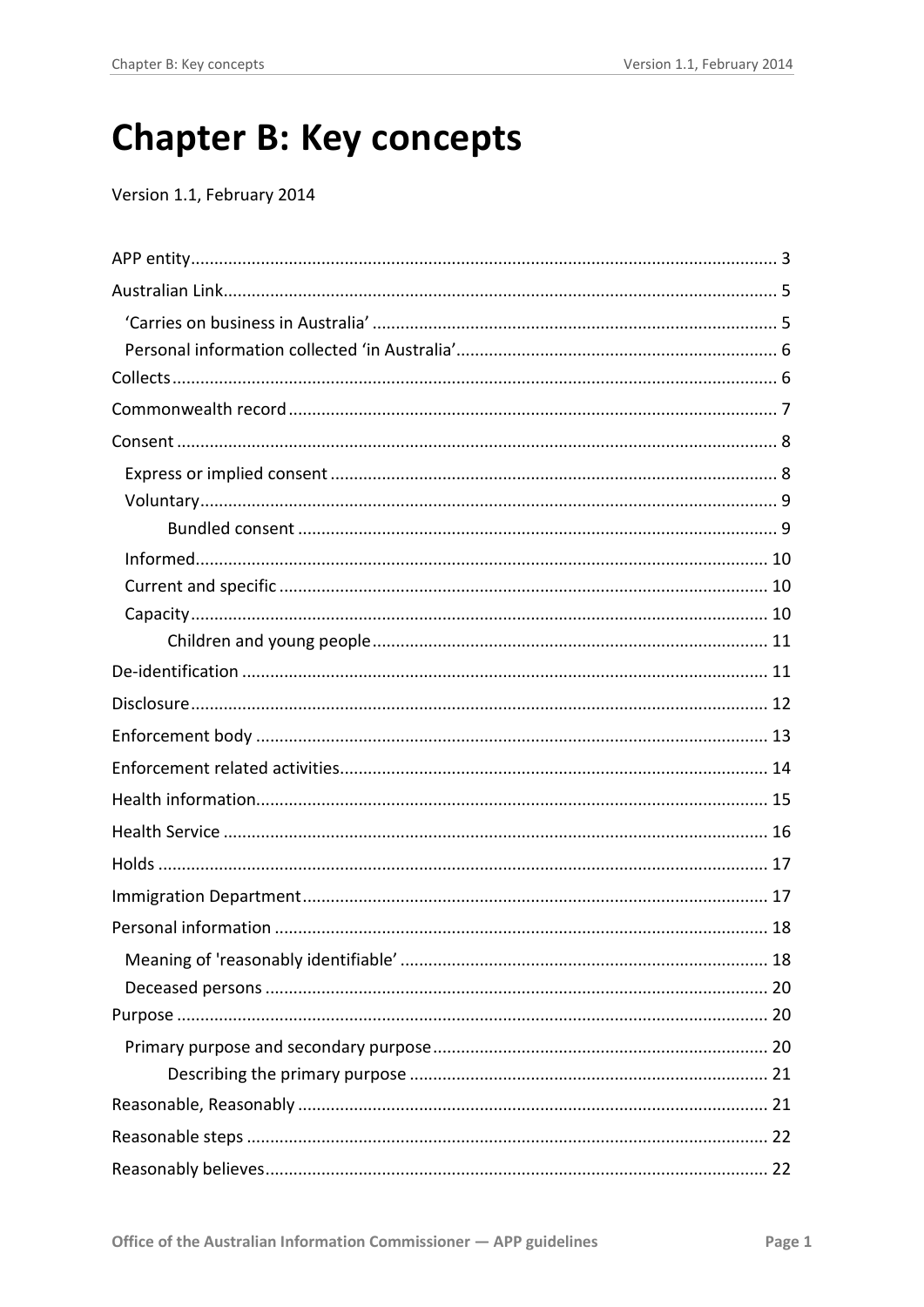| Required or authorised by or under an Australian law or a court/tribunal order  25 |  |
|------------------------------------------------------------------------------------|--|
|                                                                                    |  |
|                                                                                    |  |
|                                                                                    |  |
|                                                                                    |  |
|                                                                                    |  |
|                                                                                    |  |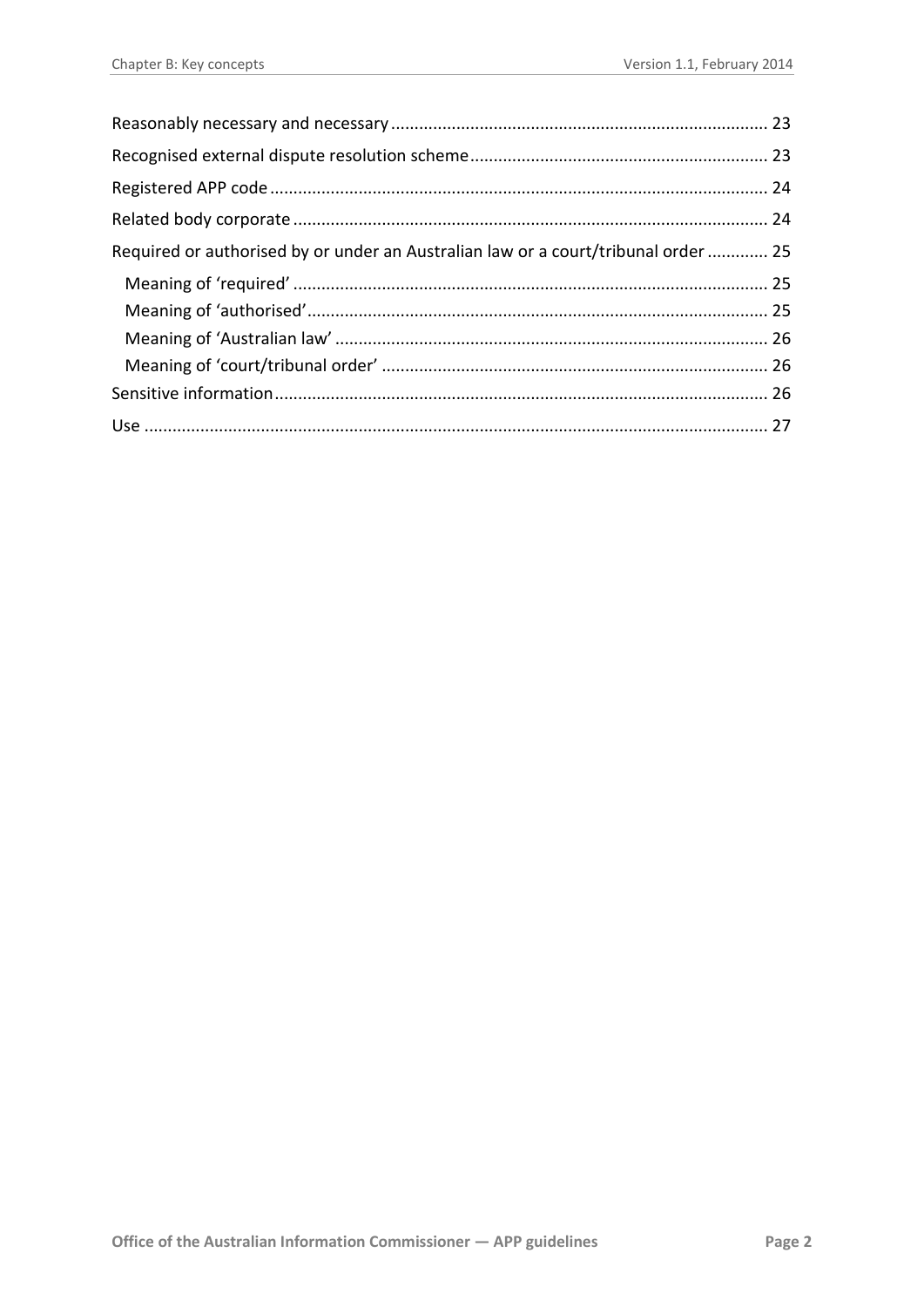B.1 This Chapter outlines some key words and phrases that are used in the Privacy Act and the Australian Privacy Principles (APPs).

# <span id="page-2-0"></span>**APP entity**

- B.2 An 'APP entity' is defined to be an agency or organisation (s 6(1)).
- B.3 An 'organisation' is defined to be:
	- an individual (including a sole trader)
	- a body corporate
	- a partnership
	- any other unincorporated association, or
	- a trust

unless it is a small business operator, registered political party, State or Territory authority or a prescribed instrumentality of a State (s 6C).

B.4 The following terms are also defined in the Privacy Act: 'small business operator' (s 6D), 'registered political party' (s 6(1)) and 'State or Territory authority' (s 6C).

B.5 In general, a small business operator is an individual (including a sole trader), body corporate, partnership, unincorporated association or trust that has an annual turnover of \$3,000,000 or less for a financial year, unless an exception applies (s 6D). If an exception applies this kind of business may be an organisation. The exceptions include businesses that:

- provide a health service and hold health information other than in an employee record
- disclose personal information about another individual for a benefit, service or advantage, or provide a benefit, service or advantage to collect personal information about another individual from anyone else, unless they do so with the consent of the individual or are required or authorised by or under legislation to do so
- are contracted service providers for a Commonwealth contract (s 6D(4)).
- B.6 Following are two examples of how the second exception may apply:
	- An example of an entity that discloses personal information for a benefit, service or advantage is an entity that sells a list of personal information to another entity so that the other entity can use that information for the purpose of direct marketing.
	- An example of an entity that provides a benefit, service or advantage to collect personal information is a lobby group that pays another entity to collect information about the political preferences of an individual.

B.7 A non-APP entity may be treated as an organisation (and therefore as an APP entity) in certain circumstances, for example, a small business operator that is a reporting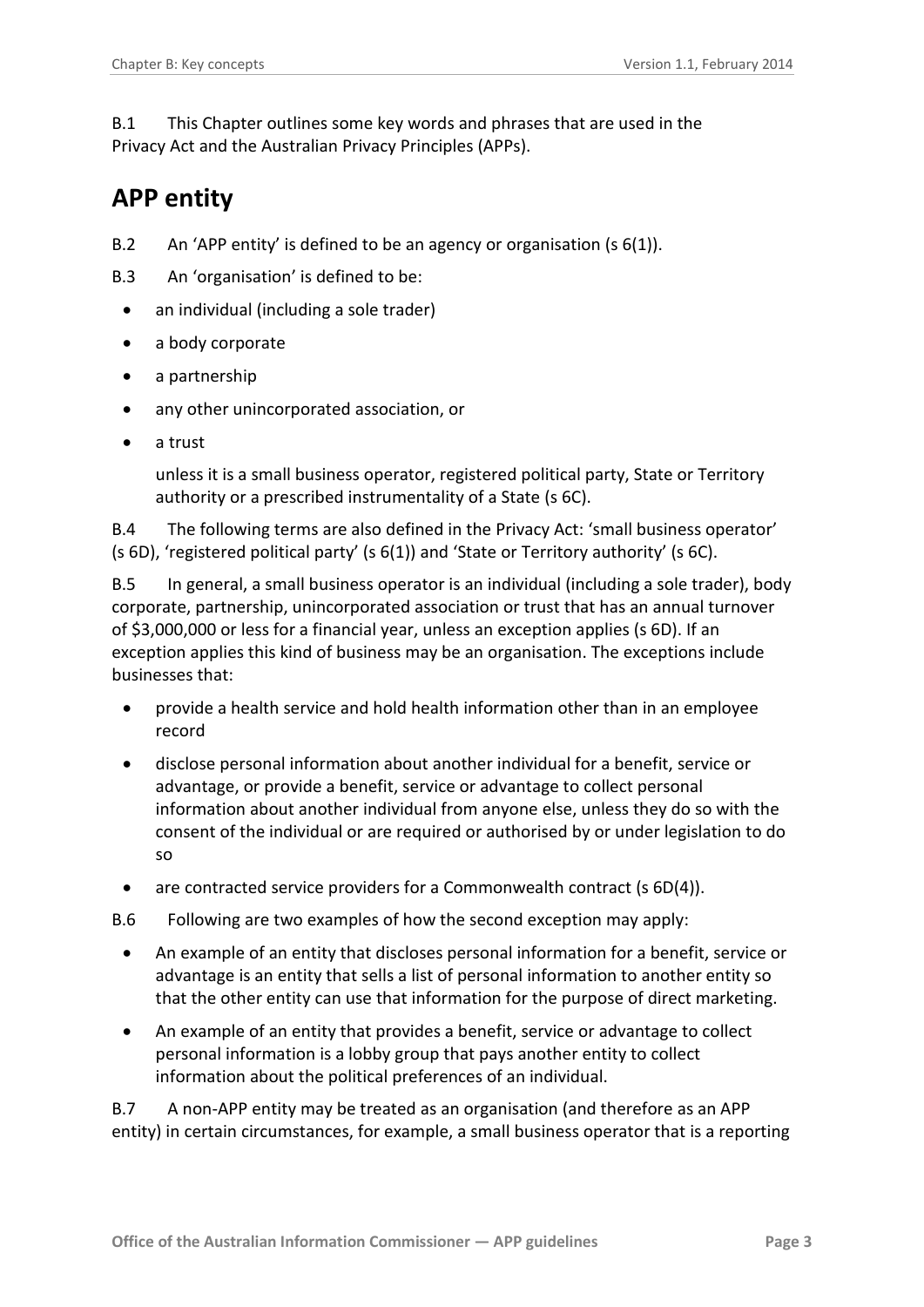entity under the *Anti-Money Laundering and Counter-Terrorism Financing Act 2006* (s 6E([1](#page-0-0))) or that chooses to be treated as an organisation (s 6EA).<sup>1</sup>

B.8 'Agency' refers to Australian Government (and Norfolk Island Government) agencies,<sup>[2](#page-3-0)</sup> but does not include State and Territory agencies. An 'agency' is defined to be:

- a Minister
- a Department
- a body (whether incorporated or not), or a tribunal, established or appointed for a public purpose by or under a Commonwealth enactment, not being:
	- o an incorporated company, society or association; or
	- o an organisation that is registered under the *Fair Work (Registered Organisations) Act 2009* or a branch of such an organisation
- a body established or appointed by the Governor-General, or by a Minister, other than by or under a Commonwealth enactment
- a person holding or performing the duties of an office established by or under, or an appointment made under, a Commonwealth enactment, other than a person who, by virtue of holding that office, is the Secretary of a Department
- a person holding or performing the duties of an appointment, being an appointment made by the Governor-General, or by a Minister, other than under a Commonwealth enactment
- a federal court

1

- the Australian Federal Police
- a Norfolk Island agency
- the nominated AGHS company<sup>[3](#page-3-1)</sup>
- an eligible hearing service provider, or
- the service operator under the Healthcare Identifiers Act 2010 (s 6(1)).

B.9 Section 6(5) clarifies that a person shall not be taken to be an agency merely because the person is the holder of, or performs the duties of, certain offices, such as a judicial office or of an office of magistrate.

See also, s 6F which describes when a state instrumentality will be treated as an organisation.

<span id="page-3-0"></span> $2$  The APPs do not apply to Australian Capital Territory Government agencies. Rather, the IPPs continue to apply. The *Privacy Act 1988*, as in operation on 1 July 1994, continues to apply to ACT Government agencies, being the date on which the *Australian Capital Territory Government Service (Consequential Provisions) Act 1994* commenced. Amendments to the Privacy Act made after that date do not apply to ACT agencies.

<span id="page-3-1"></span><sup>&</sup>lt;sup>3</sup> Nominated AGHS company means 'a company that (a) is the nominated company (within the meaning of Part 2 of the *Hearing Services and AGHS Reform Act 1997*); and (b) is either (i) Commonwealth owned (within the meaning of that Part); or (ii) a corporation' (s 6(1)).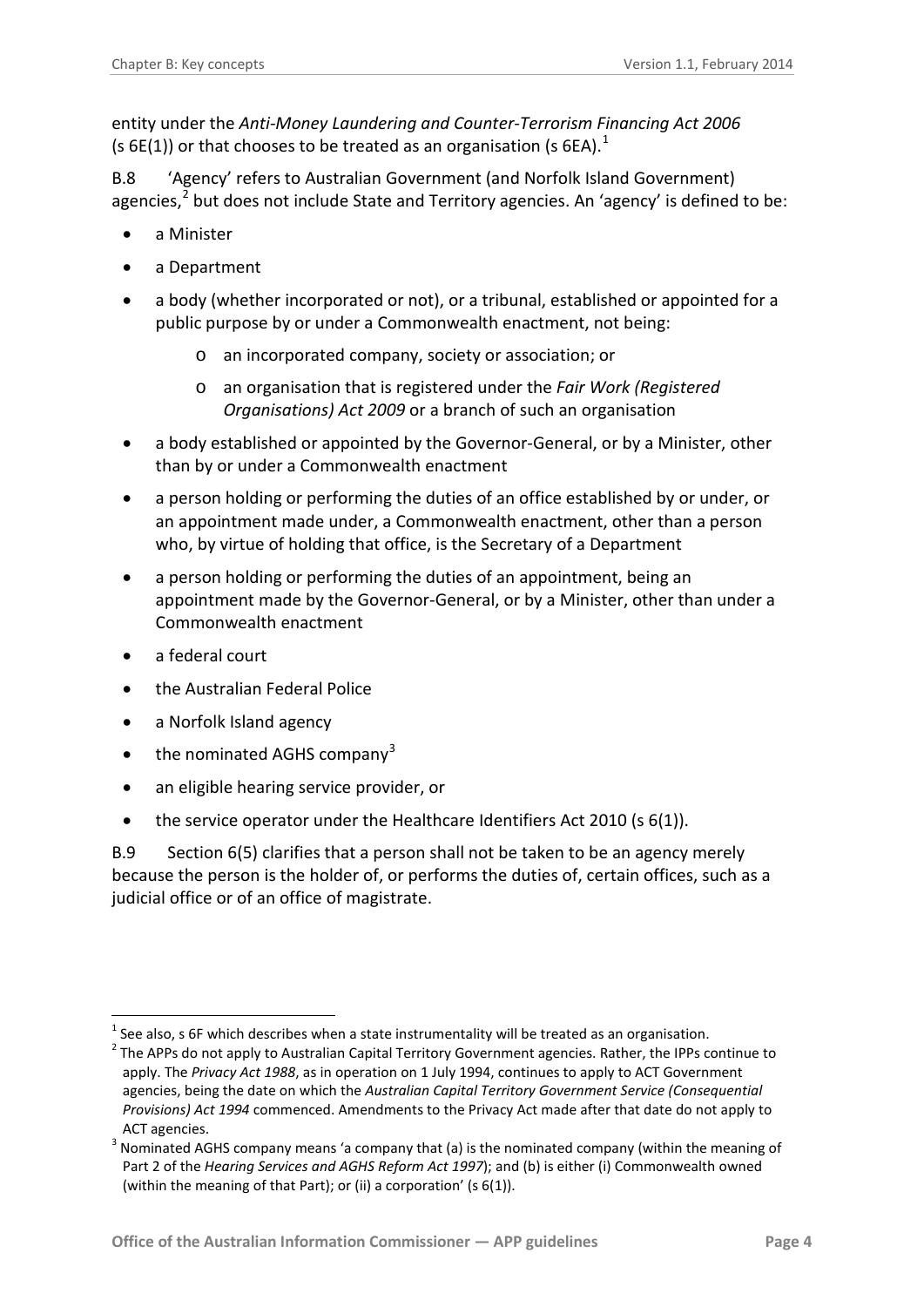# <span id="page-4-0"></span>**Australian Link**

B.10 The APPs extend to an act done, or practice engaged in, outside Australia and the external Territories by an organisation, or small business operator, that has an Australian link (s 5B(1A)).

B.11 An organisation or small business operator has an Australian link where it is:

- an Australian citizen or a person whose continued presence in Australia is not subject to a legal time limitation
- a partnership formed, or a trust created, in Australia or an external Territory
- a body corporate incorporated in Australia or an external Territory, or
- an unincorporated association that has its central management and control in Australia or an external Territory (s 5B(2)).

B.12 An organisation that does not fall within one of those categories will also have an Australian link where:

- it carries on business in Australia or an external Territory, and
- it collected or held personal information in Australia or an external Territory, either before or at the time of the act or practice (s 5B(3)).

#### <span id="page-4-1"></span>**'Carries on business in Australia'**

-

B.13 The phrase 'carries on business in Australia' in s 5B(3)(c) is not defined in the Privacy Act. However, the phrase arises in other areas of law that provide guidance on when a business is carried on in Australia.

B.14 An entity may carry on business in Australia despite the bulk of its business being conducted outside Australia, $^4$  $^4$  or the entity not having a place of business in Australia, $^5$  $^5$ provided there is some activity in Australia that forms part of the entity's business.<sup>[6](#page-4-3)</sup> Activities that may indicate that an entity with no physical presence in Australia carries on business in Australia include:

- the entity collects personal information from individuals who are physically in Australia<sup>[7](#page-4-4)</sup>
- the entity has a website which offers goods or services to countries including Australia
- Australia is one of the countries on the drop down menu appearing on the entity's website

<sup>4</sup> *Gebo Investments (Labuan) Limited v Signatory Investments Pty Limited* [2005] NSWSC 544 [39]; *Norcast SárL v Bradken Limited (No 2)* [2013] FCA 235 at [255] citing *Gebo Investments; Luckins v Highway Motel* 

<span id="page-4-2"></span>*<sup>(</sup>Carnarvon) Pty Ltd* (1975) 133 CLR 164. <sup>5</sup> *Bray v F Hoffman-La Roche Ltd* [2002] FCA 243 [63]; *Luckins v Highway Motel (Carnarvon) Pty Ltd* (1975) 133 CLR 164.

<span id="page-4-5"></span><span id="page-4-3"></span><sup>6</sup> *Australian Securities and Investments Commission v ActiveSuper Pty Ltd* (*No 1)* [2012] FCA 1519 at [47];

<span id="page-4-4"></span>*Gebo Investments (Labuan) Limited v Signatory Investments Pty Limited* [2005] NSWSC 544 at [33].<br><sup>7</sup> Explanatory Memorandum, Privacy Amendment (Enhancing Privacy Protection) Bill 2012, p 218.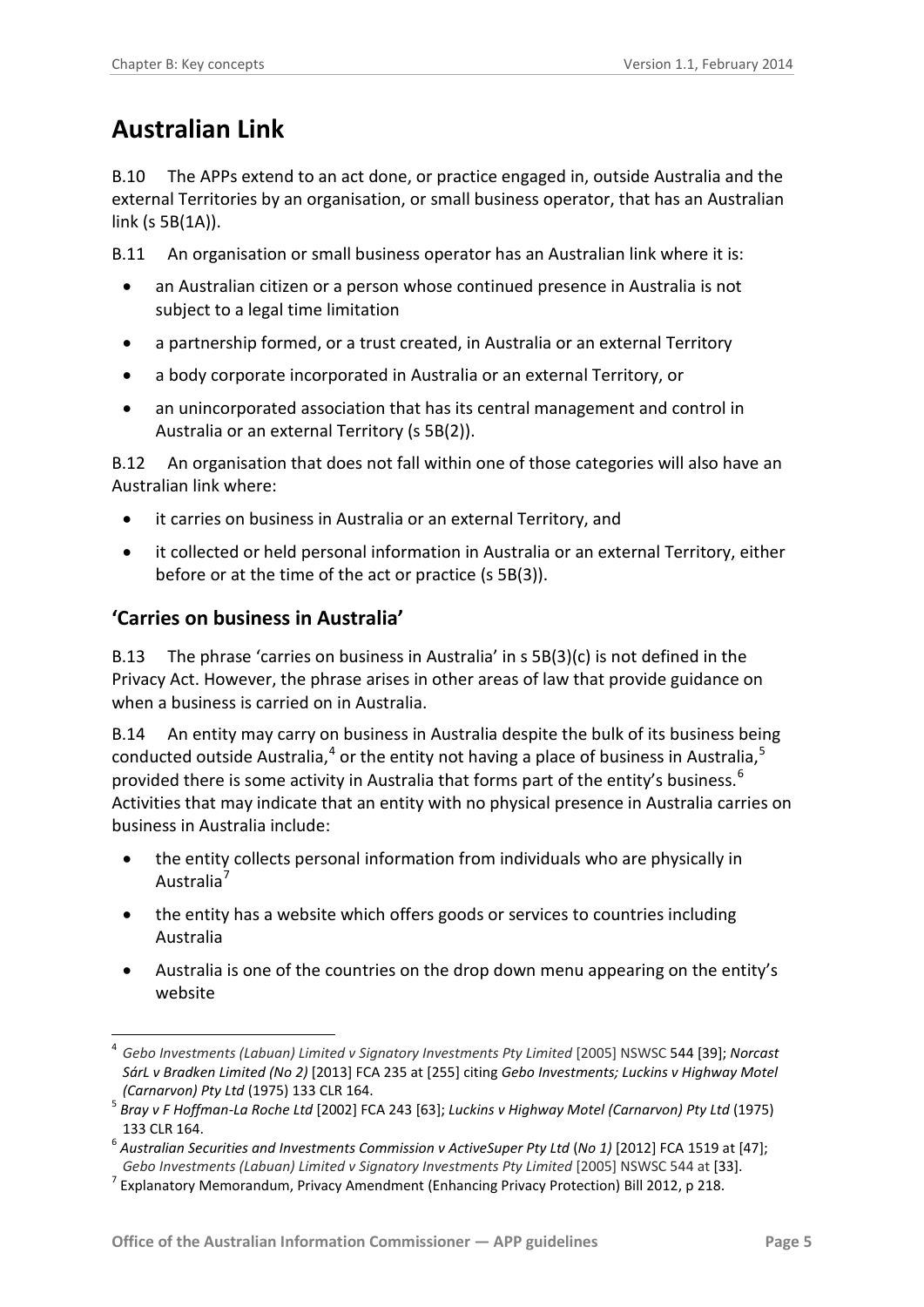$\bullet$  the entity is the registered proprietor of trade marks in Australia.<sup>[8](#page-4-5)</sup>

B.15 Where an entity merely has a website that can be accessed from Australia, this is generally not sufficient to establish that the website operator is 'carrying on a business' in Australia.[9](#page-5-2)

#### <span id="page-5-0"></span>**Personal information collected 'in Australia'**

B.16 Personal information is collected 'in Australia' under s 5B(3)(c), if it is collected from an individual who is physically present in Australia or an external Territory, regardless of where the collecting entity is located or incorporated. An example is the collection of personal information from an individual who is physically located in Australia or an external Territory, via a website that is hosted outside Australia. This applies even if the website is owned by a company that is located outside of Australia or that is not incorporated in Australia.[10](#page-5-3) 

### <span id="page-5-1"></span>**Collects**

B.17 An APP entity collects personal information 'only if the entity collects the personal information for inclusion in a record or generally available publication' (s 6(1)).

B.18 The term 'record' is defined in s 6(1) and includes a document or an electronic or other device. Some items are excluded from the definition, such as anything kept in a library, art gallery or museum for the purposes of reference, study or exhibition, and Commonwealth records in the open access period.

B.19 The term 'generally available publication' is defined in s 6(1) to mean a 'magazine, book, article, newspaper or other publication that is, or will be, generally available to members of the public', regardless of the form in which it is published and whether it is available on payment of a fee.

B.20 An APP entity does not collect personal information where that information is acquired but not included in a record or generally available publication. For example, a newspaper article containing personal information will not be 'collected' by the entity unless, for example, a clipping of the article is kept and stored with other documents held by the entity or the article is scanned and saved into the entity's electronic database.

B.21 The concept of 'collection' applies broadly, and includes gathering, acquiring or obtaining personal information from any source and by any means, including from:

• individuals

1

- other entities
- <span id="page-5-4"></span>• generally available publications
- surveillance cameras, where an individual is identifiable or reasonably identifiable

<span id="page-5-2"></span><sup>&</sup>lt;sup>8</sup> Australian Wool Innovation Ltd v Newkirk (No 3) [2005] FCA 1308 at [34].<br><sup>9</sup> Gebo Investments (Labuan) Limited & 2 Ors v Signatory Investments Pty Limited & 2 Ors; Application of *John Campbell & 3 Ors* [2005] NSWSC 544.<br><sup>10</sup> Explanatory Memorandum, Privacy Amendment (Enhancing Privacy Protection) Bill 2012, p 218.

<span id="page-5-3"></span>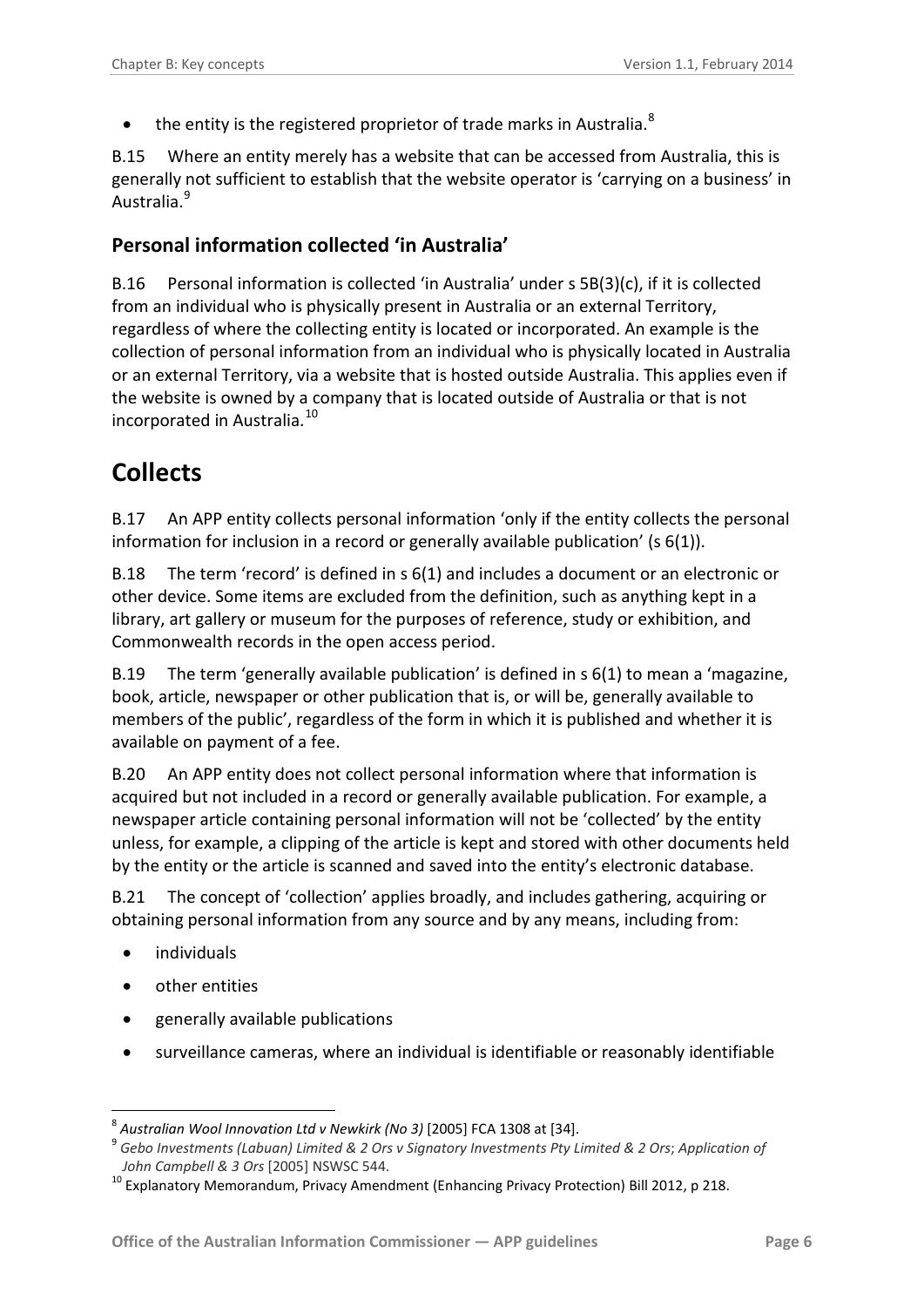-

- information associated with web browsing, such as personal information collected by cookies $^{11}$  $^{11}$  $^{11}$
- biometric technology, such as voice or facial recognition.

B.22 Collection may also take place when an APP entity generates personal information from other data it holds, such as the generation of an audit log.

#### <span id="page-6-0"></span>**Commonwealth record**

B.23 A 'Commonwealth record' has the same meaning as in the *Archives Act 1983* (Archives Act) (s 6(1)).

B.24 The Archives Act states that a 'Commonwealth record' means:

- a record<sup>[12](#page-6-1)</sup> that is the property of the Commonwealth or a Commonwealth institution, or
- a record that is deemed to be a Commonwealth record either by a regulation made under the Archives Act or under s 22 of the Archives Act (which applies to records kept by a Royal Commission or Commission of inquiry) (s 3(1)).

B.25 Some categories of records are excluded from that definition:

- 'exempt material', which includes, for example, material included in the memorial collection of the Australian War Memorial, and [material](http://www.austlii.edu.au/au/legis/cth/consol_act/aa198398/s3.html#material) included in the collections maintained by the National Library of Australia, the National Gallery of Australia, the National Portrait Gallery of Australia, and the National Museum of Australia
- a register or guide maintained by the Archives, namely, the Australian National Register of Records, Australian National Guide to Archival Material or Australian National Register of Research Involving Archives (see Part VIII, Archives Act).

B.26 It is likely that all or most personal information collected or received by an agency will be included in a 'Commonwealth record'. Where an organisation is a contracted service provider under a Commonwealth contract, the records collected, received or held by that organisation under the contract may also be Commonwealth records.

B.27 APPs 4.3 and 11.2 require the destruction or de-identification of personal information in certain circumstances (see Chapters 4 and 11). These requirements do not apply to information contained in a Commonwealth record. Retention, destruction and alteration of Commonwealth records is governed by the Archives Act. A Commonwealth record can, as a general rule, only be destroyed or altered in accordance with s 24 of the Archives Act. The grounds on which this may be done include with the permission of the

 $11$  Analytical information collected from cookies (e.g., the number of times a page was visited) will not be personal information under the Privacy Act unless an individual is reasonably identifiable (see paragraphs

<span id="page-6-1"></span>[B.79](#page-17-2)[–B.90](#page-19-3) below).<br><sup>12</sup> 'Record' is defined in s 3(1) of the Archives Act as 'a document, or an object, in any form (including any electronic form) that is, or has been, kept by reason of: (a) any information or matter that it contains or that can be obtained from it; or (b) its connection with any event, person, circumstance or thing'.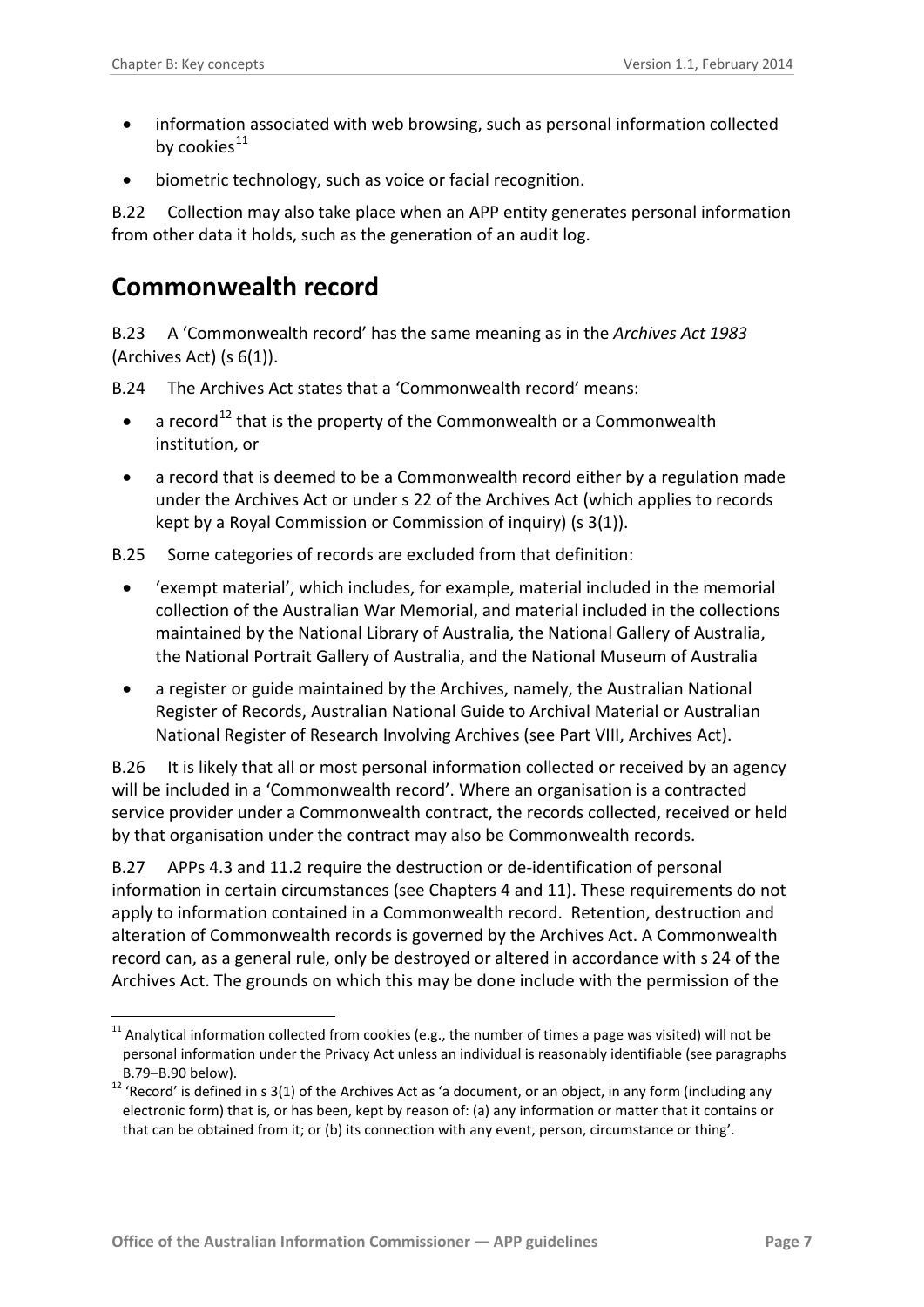National Archives of Australia (as set out in a records disposal authority) or in accordance with 'normal administrative practice'. Further information about Archives Act requirements is available from the National Archives of Australia at <www.naa.gov.au>.

### <span id="page-7-0"></span>**Consent**

B.28 Consent is relevant to the operation of a number of APPs. In some, consent is an exception to a general prohibition against personal information being handled in a particular way (for example, APPs 3.3(a) and 6.1(a)). In others, consent provides authority to handle personal information in a particular way (for example, APPs 7.3, 7.4 and 8.2(b)).

B.29 Consent means 'express consent or implied consent' (s 6(1)). The four key elements of consent are:

- the individual is adequately informed before giving consent
- the individual gives consent voluntarily
- the consent is current and specific, and
- the individual has the capacity to understand and communicate their consent.

#### <span id="page-7-1"></span>**Express or implied consent**

B.30 Express consent is given explicitly, either orally or in writing. This could include a handwritten signature, an oral statement, or use of an electronic medium or voice signature to signify agreement.

B.31 Implied consent arises where consent may reasonably be inferred in the circumstances from the conduct of the individual and the APP entity.

B.32 An APP entity should not assume that an individual has consented to a collection, use or disclosure that appears to be advantageous to that person. Nor can an entity establish implied consent by asserting that if the individual knew about the benefits of the collection, use or disclosure, they would probably consent to it.

B.33 Generally, it should not be assumed that an individual has given consent on the basis alone that they did not object to a proposal to handle personal information in a particular way. An APP entity cannot infer consent simply because it provided an individual with notice of a proposed collection, use or disclosure of personal information. It will be difficult for an entity to establish that an individual's silence can be taken as consent. Consent may not be implied if an individual's intent is ambiguous or there is reasonable doubt about the individual's intention.

B.34 Use of an opt-out mechanism to infer an individual's consent will only be appropriate in limited circumstances, as the individual's intention in failing to opt-out may be ambiguous. An APP entity will be in a better position to establish the individual's implied consent the more that the following factors, where relevant, are met:

- the opt out option was clearly and prominently presented
- it is likely that the individual received and read the information about the proposed collection, use or disclosure, and the option to opt out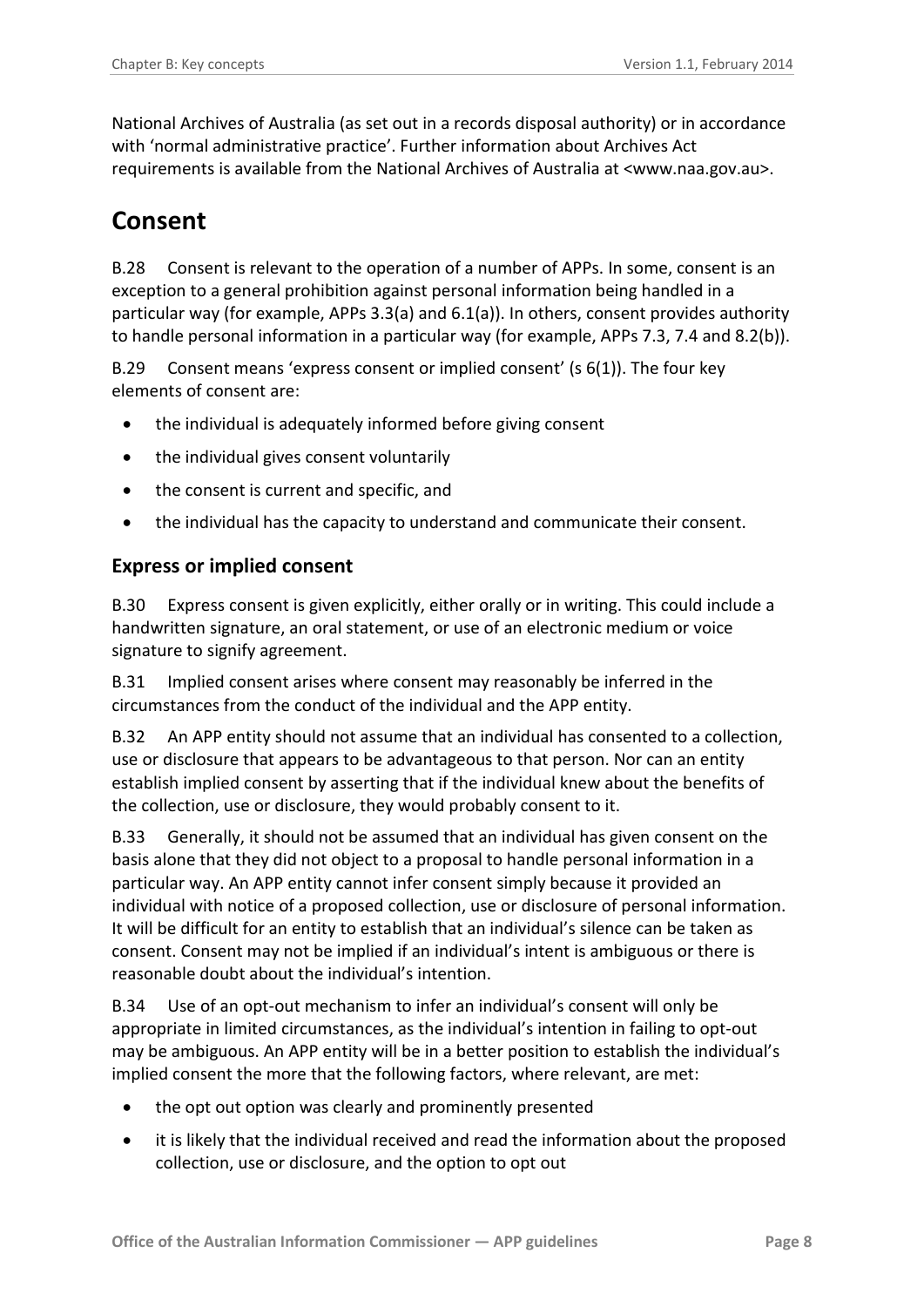- the individual was given information on the implications of not opting out
- the opt out option was freely available and not bundled with other purposes
- it was easy for the individual to exercise the option to opt out, for example, there was little or no financial cost or effort required by the individual
- the consequences of failing to opt out are not serious
- an individual who opts out at a later time will, as far as practicable, be placed in the position as if they had opted out earlier.

B.35 An APP entity should generally seek express consent from an individual before handling the individual's sensitive information, given the greater privacy impact this could have.

B.36 An APP entity should as far as practicable implement procedures and systems to obtain and record consent. This may resolve any doubt about whether consent was given (either on the basis of express or implied consent).

#### <span id="page-8-0"></span>**Voluntary**

B.37 Consent is voluntary if an individual has a genuine opportunity to provide or withhold consent. Consent is not voluntary where there is duress, coercion or pressure that could overpower the person's will.

B.38 Factors relevant to deciding whether consent is voluntary include:

- the alternatives open to the individual, if they choose not to consent
- the seriousness of any consequences if an individual refuses to consent
- any adverse consequences for family members or associates of the individual if the individual refuses to consent.

#### <span id="page-8-1"></span>*Bundled consent*

B.39 Bundled consent refers to the practice of an APP entity 'bundling' together multiple requests for an individual's consent to a wide range of collections, uses and disclosures of personal information, without giving the individual the opportunity to choose which collections, uses and disclosures they agree to and which they do not.

B.40 This practice has the potential to undermine the voluntary nature of the consent. If a bundled consent is contemplated, an APP entity could consider whether:

- it is practicable and reasonable to give the individual the opportunity to refuse consent to one or more proposed collections, uses and/or disclosures
- the individual will be sufficiently informed about each of the proposed collections, uses and/or disclosures
- the individual will be advised of the consequences (if any) of failing to consent to one or more of the proposed collections, uses and/or disclosures (see also, discussion of 'informed' below).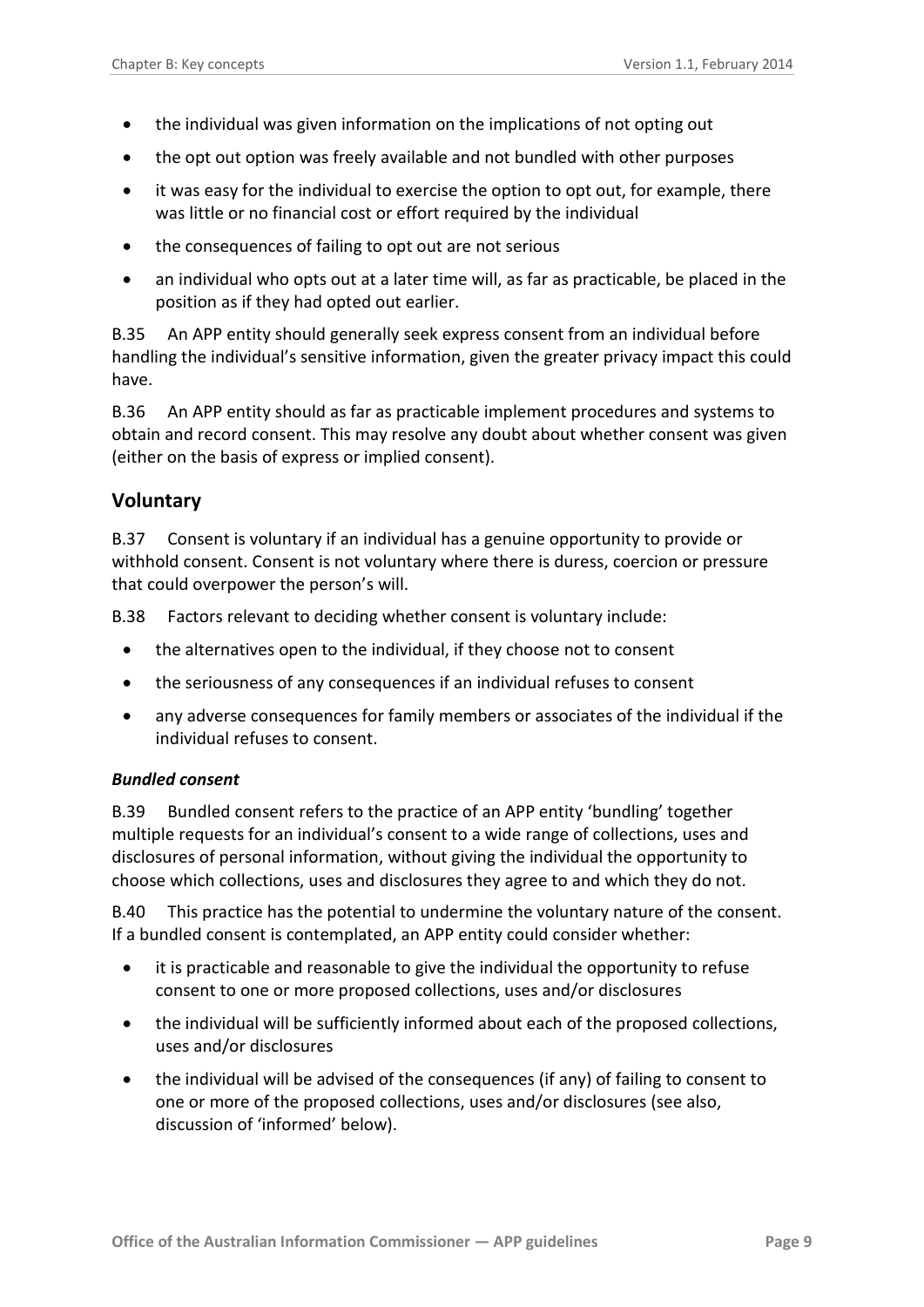#### <span id="page-9-0"></span>**Informed**

B.41 An individual must be aware of the implications of providing or withholding consent, for example, whether access to a service will be denied if consent is not given to collection of a specific item of personal information. An APP entity should ensure that an individual is properly and clearly informed about how their personal information will be handled, so they can decide whether to give consent (see also, discussion of 'capacity' below). The information should be written in plain English, without legal or industry jargon.

#### <span id="page-9-1"></span>**Current and specific**

B.42 An APP entity should generally seek consent from an individual for collection and proposed uses and disclosures of personal information at the time the information is collected. Alternatively, if consent was not sought at the time of collection, or that consent did not cover a proposed use or disclosure, an entity should seek the individual's consent at the time of the use or disclosure.

B.43 Consent given at a particular time in particular circumstances cannot be assumed to endure indefinitely. It is good practice to inform the individual of the period for which the consent will be relied on in the absence of a material change of circumstances.

B.44 An APP entity should not seek a broader consent than is necessary for its purposes, for example, consent for undefined future uses, or consent to 'all legitimate uses or disclosures' (see also, discussion of 'bundled consent' above). When seeking consent, an entity should describe the purpose to which it relates. The level of specificity required will depend on the circumstances, including the sensitivity of the personal information.

B.45 An individual may withdraw their consent at any time, and this should be an easy and accessible process. Once an individual has withdrawn consent, an APP entity can no longer rely on that past consent for any future use or disclosure of the individual's personal information. Individuals should be made aware of the potential implications of withdrawing consent, such as no longer being able to access a service.

#### <span id="page-9-2"></span>**Capacity**

B.46 An individual must have the capacity to consent. This means that the individual is capable of understanding the nature of a consent decision, including the effect of giving or withholding consent, forming a view based on reasoned judgement and how to communicate a consent decision. An APP entity can ordinarily presume that an individual has the capacity to consent, unless there is something to alert it otherwise, for example, the individual is a child or young person (see below). If an entity is uncertain as to whether an individual has capacity to consent at a particular time, it should not rely on any statement of consent given by the individual at that time.

B.47 Issues that could affect an individual's capacity to consent include:

- age
- physical or mental disability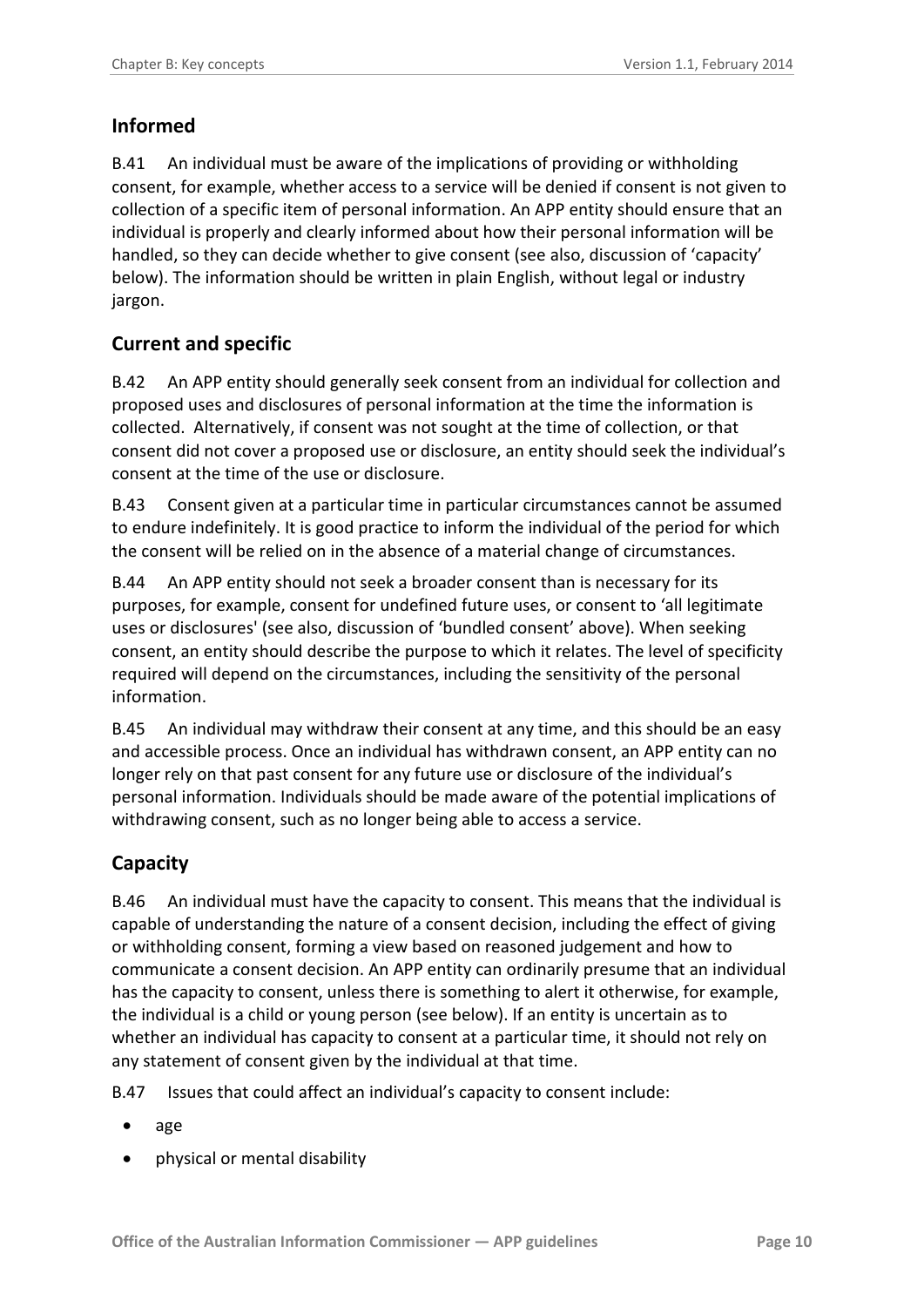- temporary incapacity, for example during a psychotic episode, a temporary psychiatric illness, or because the individual is unconscious, in severe distress, or suffering dementia
- limited understanding of English.

B.48 An APP entity should consider whether any such issue could be addressed by providing the individual with appropriate support to enable them to have capacity to consent. If an individual does not have capacity to consent, even with support or the provision of additional resources such as an interpreter or alternative communication methods, and consent is required, an entity should consider who can act on the individual's behalf. Options include:

- a guardian
- someone with an enduring power of attorney
- a person recognised by other relevant laws, for example in NSW, a 'person responsible' under the *Guardianship Act 1987 (NSW)* (this may be an individual's spouse, partner, carer, family member or close friend), or
- a person who has been nominated in writing by the individual while they were capable of giving consent.

B.49 An individual who lacks the capacity to consent should nevertheless be involved, as far as practicable, in any decision-making process. To the extent practicable in the circumstances, an APP entity should ensure that privacy issues are discussed with individuals who have impaired decision making capacity in a way that is understandable and comprehensible.

#### <span id="page-10-0"></span>*Children and young people*

B.50 The Privacy Act does not specify an age after which individuals can make their own privacy decisions. An APP entity will need to determine on a case-by-case basis whether an individual under the age of 18 has the capacity to consent.

B.51 As a general principle, an individual under the age of 18 has capacity to consent when they have sufficient understanding and maturity to understand what is being proposed. In some circumstances, it may be appropriate for a parent or guardian to consent on behalf of a young person, for example, if the child is young or lacks the maturity or understanding to do so themselves.

B.52 If it is not practicable or reasonable for an APP entity to assess the capacity of individuals under the age of 18 on a case-by-case basis, the entity may presume that an individual aged 15 or over has capacity to consent, unless there is something to suggest otherwise. An individual aged under 15 is presumed not to have capacity to consent.

#### <span id="page-10-1"></span>**De-identification**

<span id="page-10-2"></span>B.53 Personal information is de-identified 'if the information is no longer about an identifiable individual or an individual who is reasonably identifiable' (s 6(1)). Deidentified information is not 'personal information' (see paragraphs [B.79](#page-17-2)[–B.90\)](#page-19-3).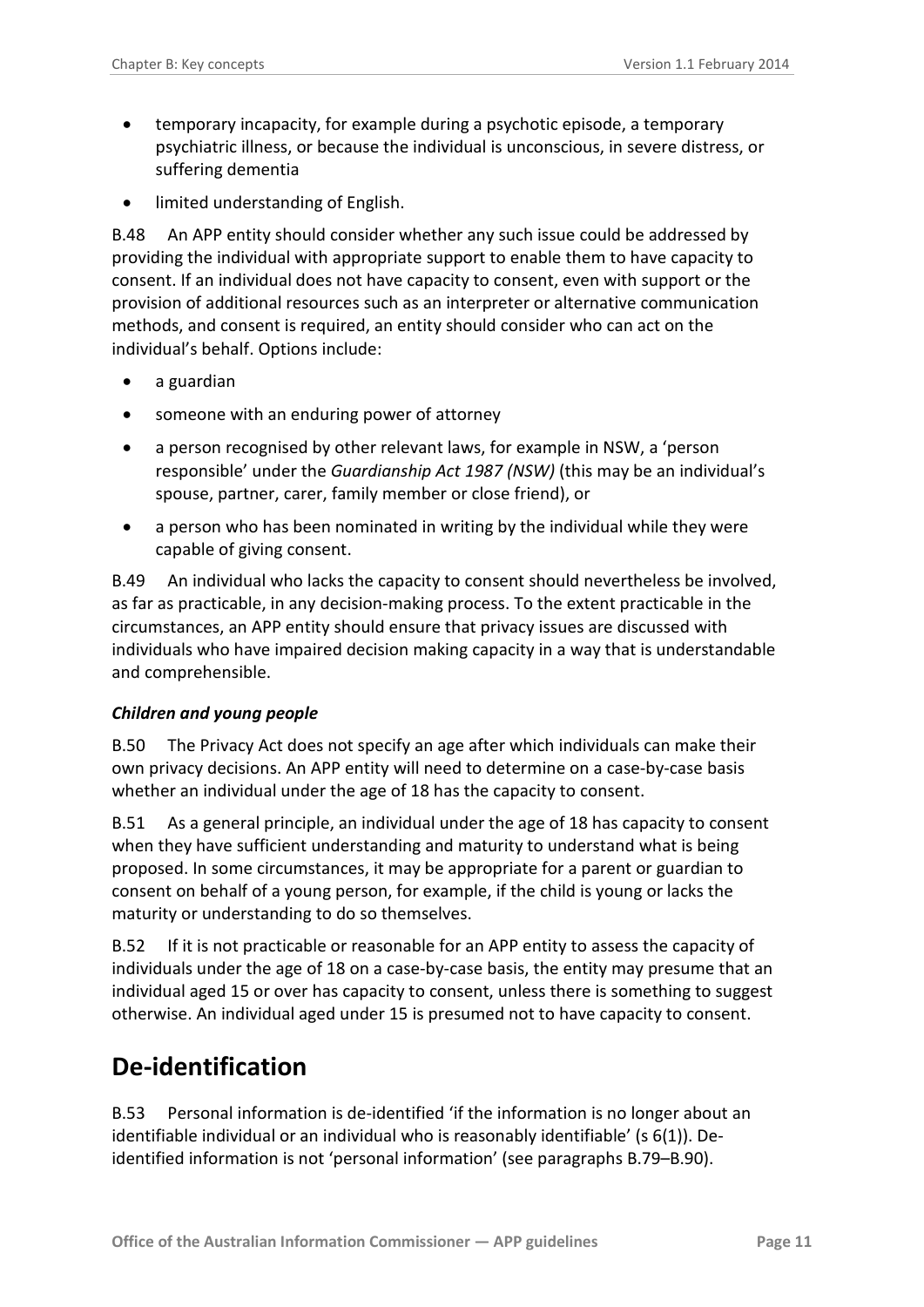B.54 De-identification involves removing or altering information that identifies an individual or is reasonably likely to do so. Generally, de-identification includes two steps:

- removing personal identifiers, such as an individual's name, address, date of birth or other identifying information, and
- removing or altering other information that may allow an individual to be identified, for example, because of a rare characteristic of the individual, or a combination of unique or remarkable characteristics that enable identification.

B.55 De-identification may not altogether remove the risk that an individual can be reidentified. There may, for example, be a possibility that another dataset or other information could be matched with the de-identified information. The risk of reidentification must be actively assessed and managed to mitigate this risk. Relevant factors to consider when determining whether information has been effectively deidentified could include the cost, difficulty, practicality and likelihood of re-identification.<sup>[13](#page-6-1)</sup>

B.56 For more information on when and how to de-identify information, and how to manage and mitigate the risk of re-identification, see *Privacy business resource 4: Deidentification of data and information* and *Information policy* a*gency resource 1: Deidentification of data and information*. [14](#page-11-1)

### <span id="page-11-0"></span>**Disclosure**

<span id="page-11-4"></span>B.57 Disclosure is not defined in the Privacy Act.

B.58 An APP entity discloses personal information when it makes it accessible to others outside the entity and releases the subsequent handling of the personal information from its effective control. This focuses on the act done by the disclosing party. The state of mind or intentions of the recipient does not affect the act of disclosure. Further, there will be a disclosure in these circumstances even where the personal information is already known to the recipient.

B.59 The release may be a proactive release, a release in response to a specific request, an accidental release or an unauthorised release by an employee.

B.60 Examples include where an APP entity:

- shares a copy of personal information with another entity or individual
- discloses personal information to themselves, but in their capacity as a different entity
- publishes personal information whether intentionally or not<sup>[15](#page-11-2)</sup> and it is accessible to another entity or individual

<span id="page-11-3"></span><sup>&</sup>lt;sup>13</sup> Explanatory Memorandum, Privacy Amendment (Enhancing Privacy Protection) Bill 2012, p 60.

<span id="page-11-1"></span><sup>&</sup>lt;sup>14</sup> OAIC, Privacy business resource 4: De-identification of data and information and Information policy a

<span id="page-11-2"></span>gency resource 1: De-identification of data and information, OAIC website <www.oaic.gov.au>.<br><sup>15</sup> See OAIC, Own Motion Investigation Report – Medvet SciencePty Ltd, July 2012, OAIC website [<www.oaic.gov.au>](http://www.oaic.gov.au/); *Own Motion Investigation Report – Telstra Corporation Limited*, June 2012, OAIC website [<www.oaic.gov.au>](http://www.oaic.gov.au/).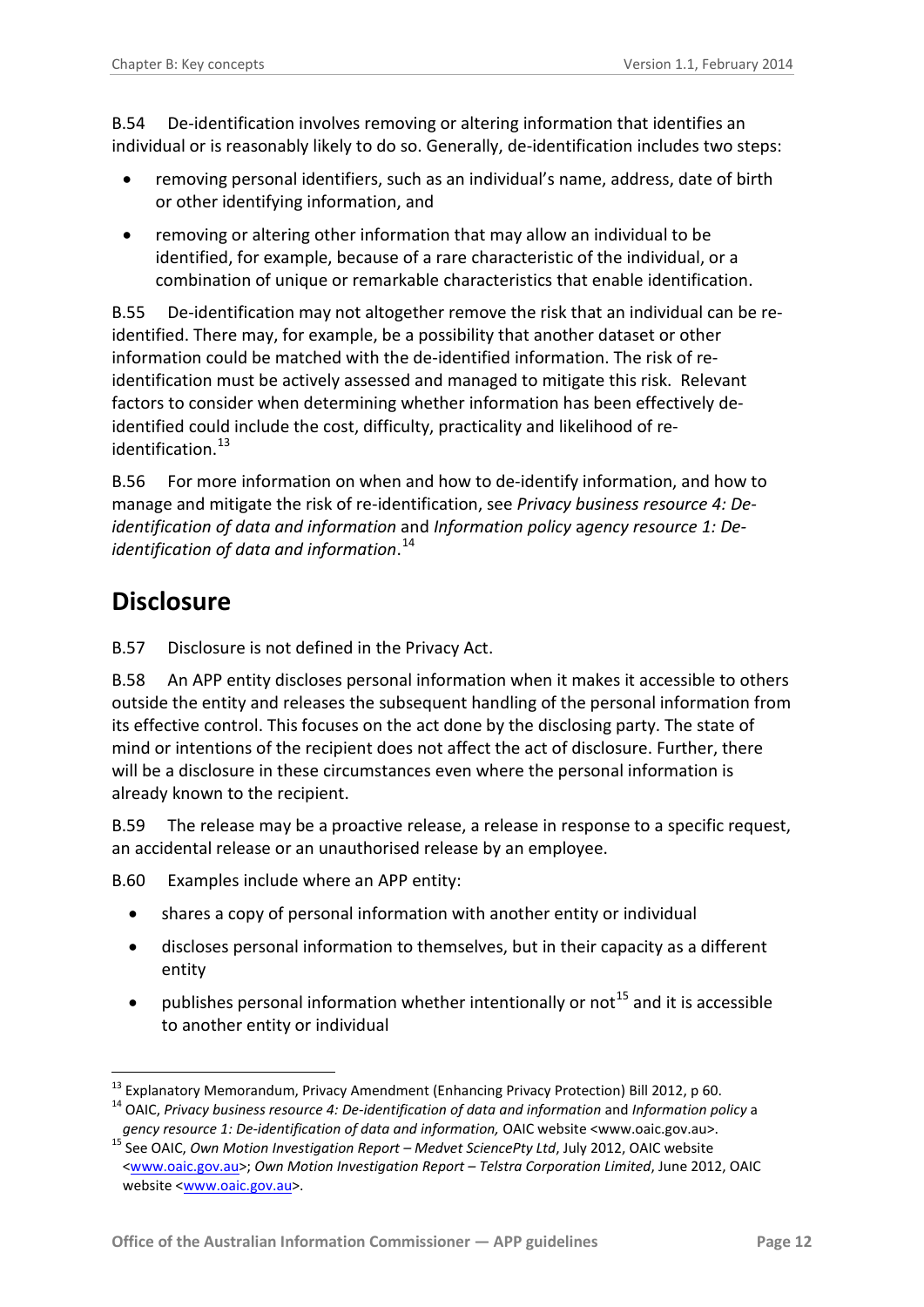- accidentally provides personal information to an unintended recipient<sup>[16](#page-11-3)</sup>
- displays a computer screen so that the personal information can be read by another entity or individual, for example at a reception counter or in an office.

B.61 Where an APP entity engages a contractor to perform services on its behalf, the provision of personal information to that contractor will in most circumstances be a disclosure (see paragraph [B.138](#page-27-0) for the limited circumstances where it will be a 'use').

<span id="page-12-4"></span>B.62 'Disclosure' is a separate concept from:

- 'unauthorised access' which is addressed in APP 11. An APP entity is not taken to have disclosed personal information where a third party intentionally exploits the entity's security measures and gains unauthorised access to the information.<sup>[17](#page-12-1)</sup> Examples include unauthorised access following a cyber-attack<sup>[18](#page-12-2)</sup> or a theft, including where the third party then makes that personal information available to others outside the entity. However, where a third party gains unauthorised access, the entity may breach APP 11 if it did not take reasonable steps to protect the personal information from unauthorised access (see Chapter 11 (APP 11))
- 'use', which is discussed in paragraphs [B.136](#page-26-1)[–B.138](#page-27-0) below.

<span id="page-12-5"></span>B.63 In a number of APPs the same requirements apply to the 'use' or 'disclosure' of personal information (for example, APP 6.1 (see Chapter 6), APP 7 (see Chapter 7), APP 9.2 (see Chapter 9) and APP 10.2 (see Chapter 10)). For these, it is not necessary to distinguish between a 'use' and a 'disclosure'. However, the distinction is relevant to the following principles and exceptions that only apply to the 'disclosure' of personal information, and not to its 'use':

- section 16B(5) (see Chapter D)
- APP 1.4(f) and (g) (see Chapter 1)
- APP 5.2(f), (i) and (j) (see Chapter 5)
- APP 6.3 (see Chapter 6)
- APP 8 (see Chapter 8)
- APP 11.1(b) (Chapter 11).

#### <span id="page-12-0"></span>**Enforcement body**

<u>.</u>

<span id="page-12-3"></span>B.64 'Enforcement body' is defined to mean:

- the Australian Federal Police
- the Integrity Commissioner

<sup>&</sup>lt;sup>16</sup> The APP entity may also breach APP 11 if it did not take reasonable steps to protect the information from this unauthorised disclosure (see APP 11, Chapter 11).<br><sup>17</sup> The actions of an employee will be attributed to the APP entity where it was carried out 'in the

<span id="page-12-1"></span>performance of the duties of the person's employment' (s 8(1)).

<span id="page-12-2"></span><sup>18</sup> See OAIC, *Own Motion Investigation Report – Sony Playstation Network/ Qriocity*, September 2011, OAIC website <www.oaic.gov.au>.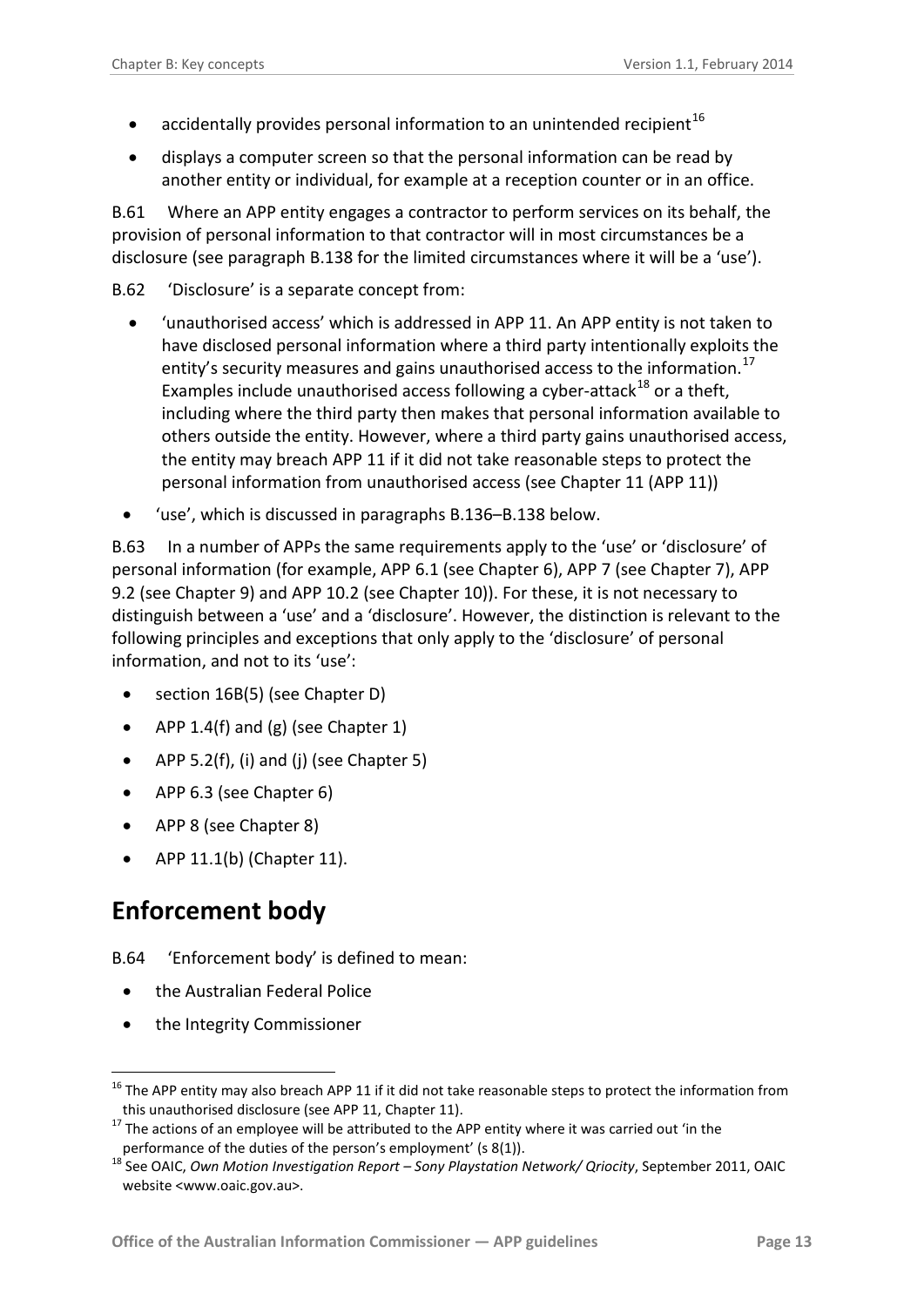- the Australian Crime Commission
- the CrimTrac Agency
- Customs
- the Immigration Department
- the Australian Prudential Regulation Authority
- the Australian Securities and Investments Commission
- the Office of the Director of Public Prosecutions, or a similar body established under a law of a State or Territory
- another Commonwealth agency, to the extent that it is responsible for administering, or performing a function under, a law that imposes a penalty or sanction or a prescribed law
- another Commonwealth agency, to the extent that it is responsible for administering a law relating to the protection of the public revenue
- a police force or service of a State or a Territory
- the New South Wales Crime Commission
- the Independent Commission Against Corruption of New South Wales
- the Police Integrity Commission of New South Wales
- the Office of Police Integrity of Victoria
- the Crime and Misconduct Commission of Queensland
- the Corruption and Crime Commission of Western Australia
- another prescribed authority or body that is established under a law of a State or Territory to conduct criminal investigations or inquiries
- a State or Territory authority, to the extent that it is responsible for administering, or performing a function under, a law that imposes a penalty or sanction or a prescribed law, or
- a State or Territory authority, to the extent that it is responsible for administering a law relating to the protection of the public revenue (s 6(1)).

### <span id="page-13-0"></span>**Enforcement related activities**

- B.65 'Enforcement related activity' is defined to mean:
	- the prevention, detection, investigation, prosecution or punishment of criminal offences or breaches of a law imposing a penalty or sanction
	- the conduct of surveillance activities, intelligence gathering activities or monitoring activities
	- the conduct of protective or custodial activities
	- the enforcement of laws relating to the confiscation of the proceeds of crime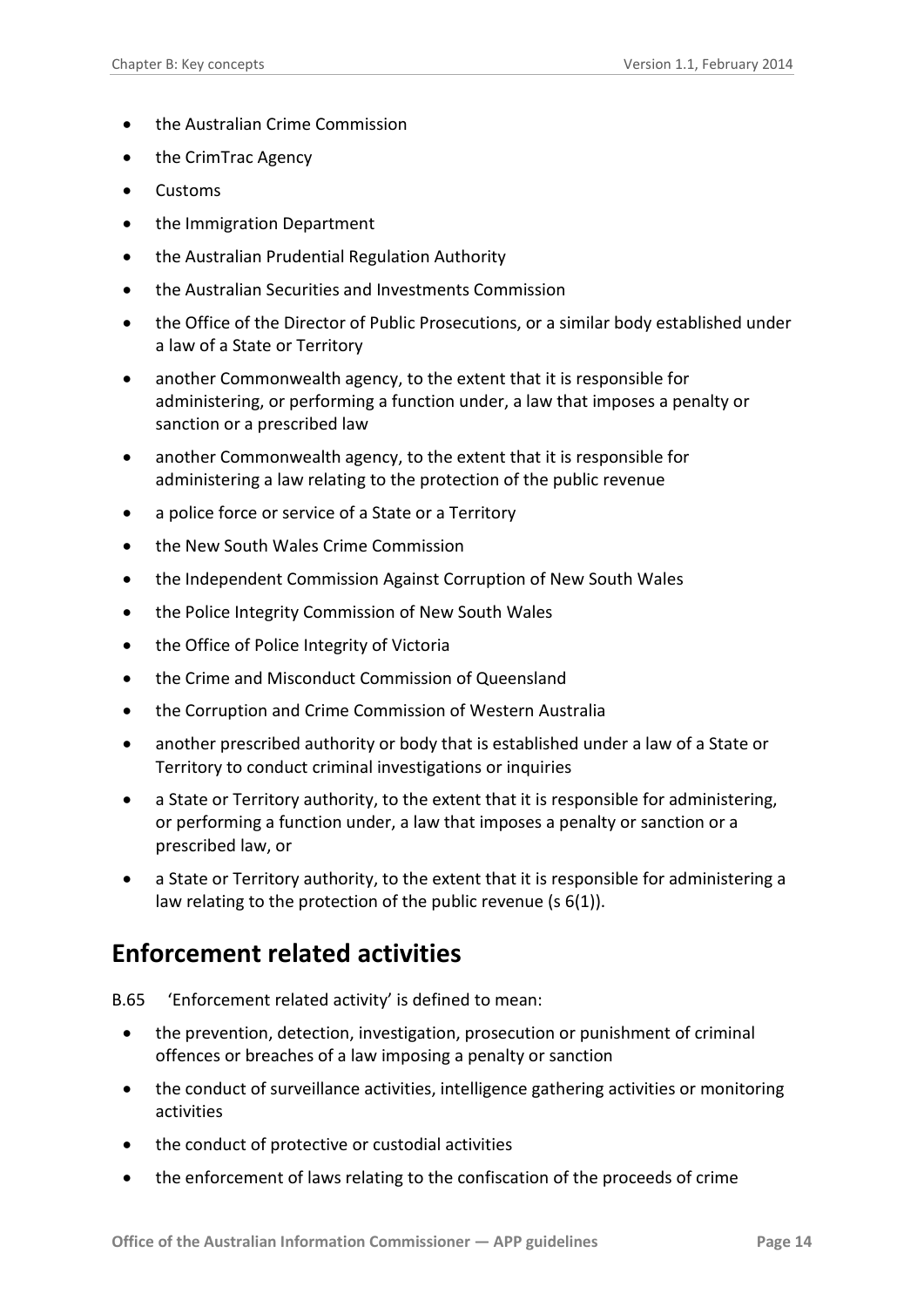- the protection of the public revenue
- the prevention, detection, investigation or remedying of misconduct of a serious nature, or other conduct prescribed by the regulations
- the preparation for, or conduct of, proceedings before any court or tribunal, or the implementation of court/tribunal orders (s 6(1)).

B.66 This definition recognises that 'enforcement related activities' can include lawful surveillance, intelligence gathering or monitoring activities where there may not be an existing investigation.<sup>[19](#page-12-1)</sup> Those activities are distinct but may also overlap.

B.67 Examples of surveillance activities include optical surveillance of an individual or property where information obtained from that surveillance may lead to an investigation of a criminal offence. Examples of intelligence gathering include the collection of personal information about an individual to detect whether an offence has occurred, or to determine whether to initiate an investigation into that offence; the collection of information about whether an individual is planning to commit an offence and whether there are fellow criminal associates. Examples of monitoring activities include the monitoring by an enforcement body of a person who has presented themself to that body in compliance with a court order.<sup>[20](#page-14-1)</sup>

### <span id="page-14-0"></span>**Health information**

<span id="page-14-3"></span>B.68 'Health information' is defined to mean:

- information or an opinion, that is also personal information, about:
	- o the health or a disability (at any time) of an individual, or
	- o an individual's expressed wishes about the future provision of health services to him or her, or
	- o a health service provided, or to be provided, to an individual, or
- other personal information collected to provide, or in providing, a health service, or
- other personal information about an individual collected in connection with the donation, or intended donation, by the individual of their body parts, organs or body substances, or
- genetic information about an individual in a form that is, or could be, predictive of the health of the individual or a genetic relative of the individual (s 6(1)). (Other types of genetic information that are not health information fall within the definition of 'sensitive information', discussed at paragraphs [B.132–](#page-25-3)[B.135.](#page-26-2))
- B.69 Examples of health information include:
	- information about an individual's physical or mental health

<span id="page-14-2"></span><sup>1</sup> <sup>19</sup> Addendum to the Explanatory Memorandum, Privacy Amendment (Enhancing Privacy Protection) Bill 2012, p 3.

<span id="page-14-1"></span><sup>&</sup>lt;sup>20</sup> Addendum to the Explanatory Memorandum, Privacy Amendment (Enhancing Privacy Protection) Bill 2012, p 3.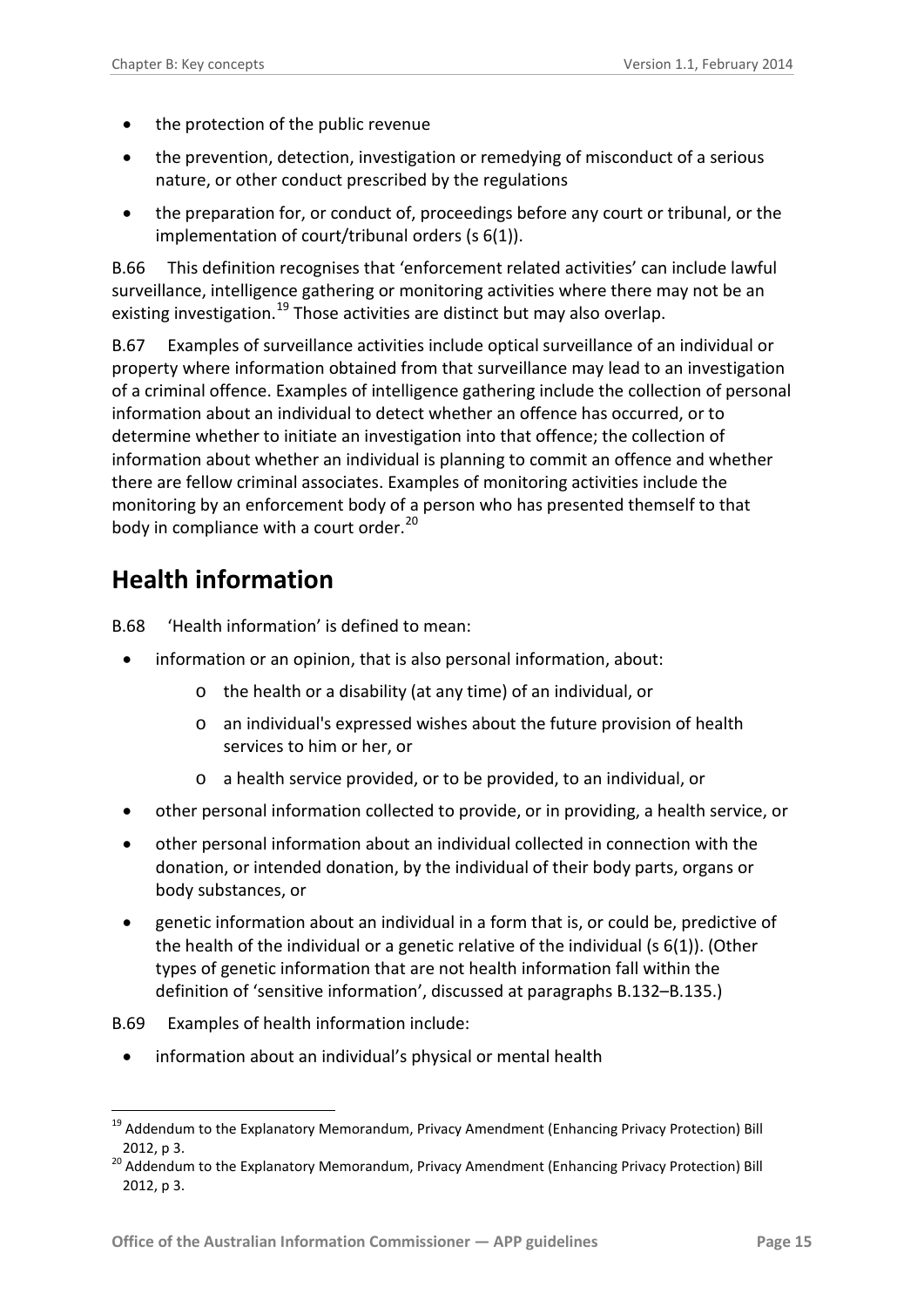- notes of an individual's symptoms or diagnosis and the treatment given
- specialist reports and test results
- appointment and billing details
- prescriptions and other pharmaceutical purchases
- dental records
- records held by a fitness club about an individual
- information about an individual's suitability for a job, if it reveals information about the individual's health
- an individual's healthcare identifier when it is collected to provide a health service
- any other personal information (such as information about an individual's date of birth, gender, race, sexuality, religion), collected for the purpose of providing a health service.

B.70 The definition of 'sensitive information' in s 6(1) includes health information. Sensitive information, including health information, attracts additional privacy protections compared to other types of personal information (see for example, APP 3 in Chapter 3). There are also a number of provisions and APPs that deal specifically with health information, including the 'permitted health situation' exceptions set out in s 16B (see Chapter D (Permitted health situations)).

### <span id="page-15-0"></span>**Health Service**

1

- B.71 'Health service' is defined to mean:
	- an activity performed in relation to an individual that is intended or claimed (expressly or otherwise) by the individual or the person performing it:
		- o to assess, record, maintain or improve the individual's health, or
		- o to diagnose the individual's illness or disability, or
		- o to treat the individual's illness or disability or suspected illness or disability, or
	- the dispensing or prescription of a drug or medicinal preparation by a pharmacist  $(s 6(1))$ .

<span id="page-15-2"></span>B.72 The Privacy Act generally applies to all organisations that provide a health service, including an organisation that is a small business. $^{21}$  $^{21}$  $^{21}$  Examples of organisations that provide a health service include:

• traditional health service providers, such as private hospitals, day surgeries, medical practitioners, pharmacists and allied health professionals

<span id="page-15-1"></span><sup>&</sup>lt;sup>21</sup> Small businesses – namely, those with an annual turnover of \$3 million or less – are generally exempt from the operation of the Privacy Act (s 6D). However, this exemption does not apply to an individual, body corporate, partnership, unincorporated association or trust that provides a health service to another individual and holds any health information except in an employee record (s 6D(4)(b)).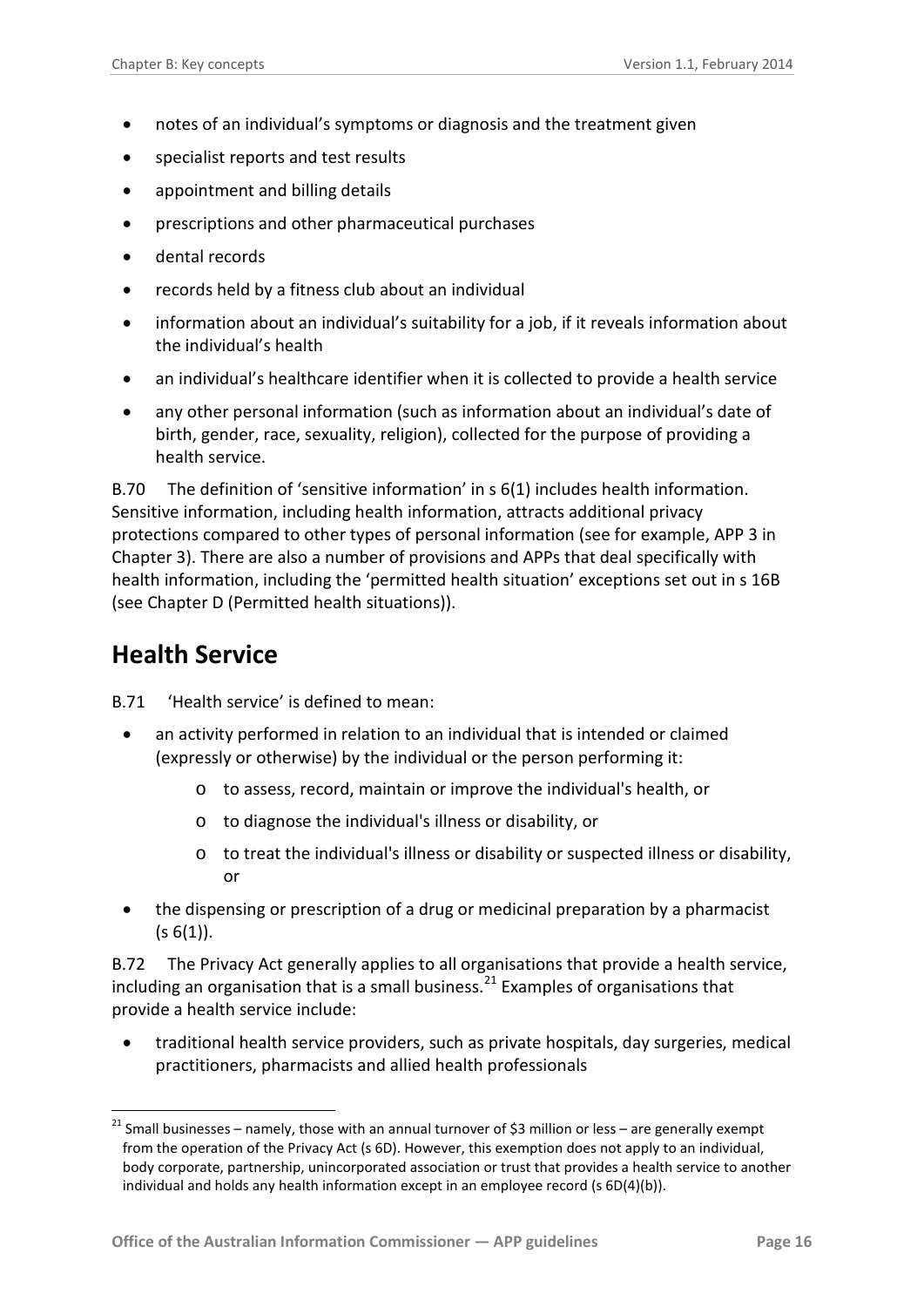- complementary therapists, such as naturopaths and chiropractors
- gyms and weight loss clinics
- child care centres, private schools and private tertiary educational institutions.

### <span id="page-16-0"></span>**Holds**

B.73 An APP entity 'holds' personal information if 'the entity has possession or control of a record that contains the personal information' (s 6(1)).

B.74 The term 'record' is defined in s 6(1) and includes a document or an electronic or other device. Some items are excluded from the definition, such as anything kept in a library, art gallery or museum for the purposes of reference study or exhibition and Commonwealth records in the open access period.

B.75 The term 'holds' extends beyond physical possession of a record to include a record that an APP entity has the right or power to deal with. Whether an APP entity 'holds' a particular item of personal information may therefore depend on the particular information collection, management and storage arrangements it has adopted. For example, an APP entity 'holds' personal information where:

- it physically possesses a record containing the personal information and can access that information physically or by use of an electronic device (such as decryption software)
- it has the right or power to deal with the personal information, even if it does not physically possess or own the medium on which the personal information is stored. For example, the entity has outsourced the storage of personal information to a third party but it retains the right to deal with it, including to access and amend that information.

B.76 An agency that has placed a record of personal information in the care of the National Archives of Australia, or in the custody of the Australian War Memorial, is considered to be the agency that holds the record for the purposes of the Privacy Act (s  $10(4)$ ).

### <span id="page-16-1"></span>**Immigration Department**

B.77 'Immigration Department' means 'the Department administered by the Minister administering the *Migration Act 1958*' (s 6(1)). Information about the particular Minister and Department that administer the *Migration Act 1958* can be found on ComLaw.[22](#page-15-1)

B.78 The definition of 'enforcement body' includes the 'Immigration Department' (see paragraph [B.64\)](#page-12-3). This means that the exception in APP 3.4(d)(i) that permits the collection of sensitive information, and the exceptions in APPS 6.2(e) and 8.2(f) that

<span id="page-16-2"></span><sup>&</sup>lt;u>.</u> <sup>22</sup> See Comlaw website <www.comlaw.gov.au/Series/C1958C00062>.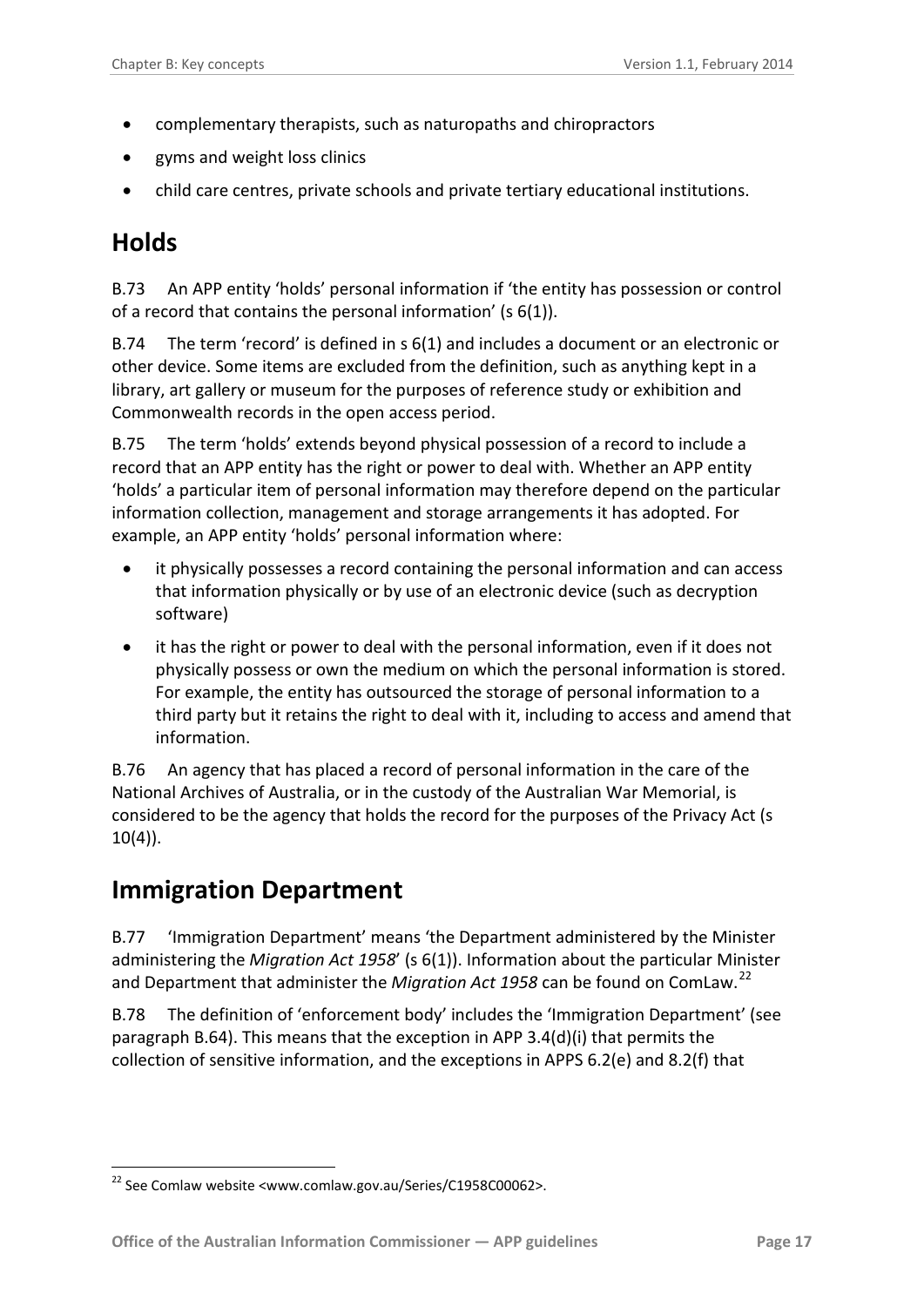permit the use and disclosure of personal information, extend to the 'enforcement related activities' of the Immigration Department (see Chapters 3, 6 and 8).  $^{23}$ 

### <span id="page-17-0"></span>**Personal information**

<span id="page-17-2"></span>B.79 'Personal information' is defined as any 'information or an opinion about an identified individual, or an individual who is reasonably identifiable:

- whether the information or opinion is true or not; and
- whether the information or opinion is recorded in a material form or not'  $(s \ 6(1))$ .

B.80 Common examples are an individual's name, signature, address, telephone number, date of birth, medical records, bank account details, employment details and commentary or opinion about a person.

B.81 Personal information of one individual may also be personal information of another individual. Examples include a marriage certificate that contains personal information of both parties to a marriage, and a vocational reference that includes personal information about both the author and the subject of the reference.

B.82 The personal information 'about' an individual may be broader than the item of information that identifies them. For example, a vocational reference or assessment may comment on a person's career, performance, attitudes and aptitude. Similarly, the views expressed by the author of the reference may also be personal information about the author.

B.83 Personal information that has been de-identified will no longer be personal information. Personal information is de-identified if the information is no longer about an identifiable individual or an individual who is reasonably identifiable (see paragraph [B.53\)](#page-10-2).

B.84 What constitutes personal information will vary, depending on whether an individual can be identified or is reasonably identifiable in the particular circumstances.

#### <span id="page-17-1"></span>**Meaning of 'reasonably identifiable'**

B.85 Whether an individual is 'reasonably identifiable' from particular information will depend on considerations that include: $24$ 

- the nature and amount of information
- the circumstances of its receipt

1

- who will have access to the information
- other information either held by or available to the APP entity that holds the information

<span id="page-17-4"></span><sup>&</sup>lt;sup>23</sup> For examples of the functions and activities of the Immigration Department that will be covered by the 'enforcement related activity' exceptions in APPs 3.4, 6.2 and 8.2, see Addendum to the Explanatory Memorandum, Privacy Amendment (Enhancing Privacy Protection) Bill 2012, p 2.

<span id="page-17-3"></span><sup>&</sup>lt;sup>24</sup> Explanatory Memorandum, Privacy Amendment (Enhancing Privacy Protection) Bill 2012, p 61.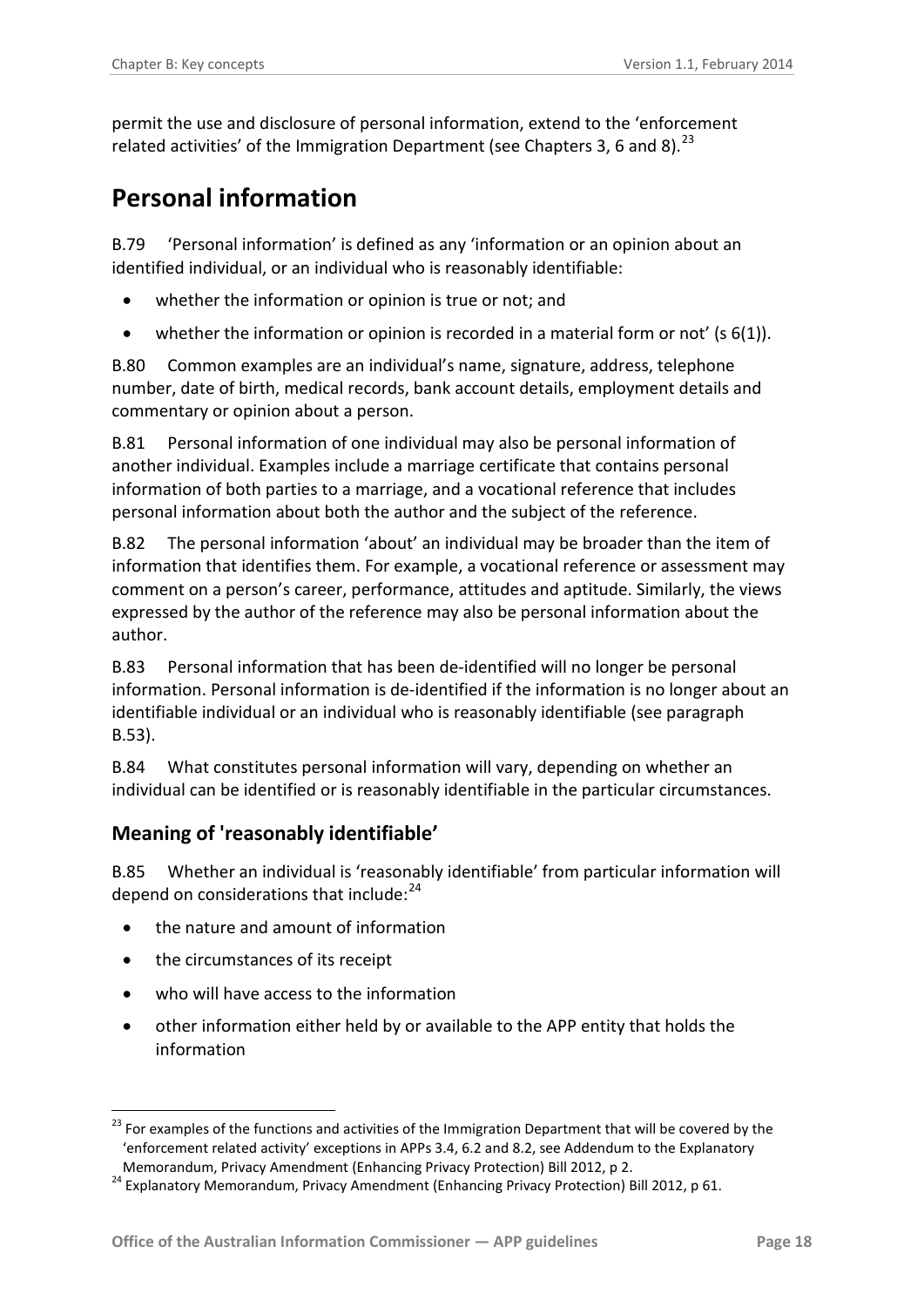- whether it is possible for the individual or entity that holds the information to identify the individual, using available resources (including other information available to that individual or entity). Where it may be possible to identify an individual using available resources, the practicability, including the time and cost involved, will be relevant to deciding whether an individual is 'reasonably identifiable'<sup>[25](#page-17-4)</sup>
- if the information is publically released, whether a reasonable member of the public who accesses that information would be able to identify the individual.

B.86 The following are given as examples of how those considerations may apply to particular items of information:

- Most entities and individuals would encounter difficulty in using a licence plate number to identify the registrant of a car, as they would not have access to the car registration database. By contrast, an agency or individual with access to that database may be able to identify the registrant. Accordingly, the licence plate number may be 'personal information' held by that agency or individual, but may not be personal information if held by another entity.
- Information that an unnamed person with a certain medical condition lives in a specific postcode area may not enable the individual to be identified, and would not therefore be personal information. By contrast, it may be personal information if held by an entity or individual with specific knowledge that could link an individual to the medical condition and the postcode.<sup>[26](#page-18-0)</sup>
- A common surname that is shared by many people may not be personal information that would reasonably identify a particular individual. However, combined with other information, such as address or other contact information, it may be personal information

B.87 Whether a person is 'reasonably identifiable' is an objective test that has practical regard to the context in which the issue arises. Even though it may be technically possible to identify an individual from information, if doing so is so impractical that there is almost no likelihood of it occurring, the information would not generally be regarded as 'personal information'.<sup>[27](#page-18-1)</sup> An individual may not be reasonably identifiable if the steps required to do so are excessively time-consuming or costly in all the circumstances.

B.88 Where it is unclear whether an individual is 'reasonably identifiable', an APP entity should err on the side of caution and treat the information as personal information.

<u>.</u>

<span id="page-18-0"></span>

<sup>&</sup>lt;sup>25</sup> Explanatory Memorandum, Privacy Amendment (Enhancing Privacy Protection) Bill 2012, p 61.<br><sup>26</sup> Autism Aspergers Advocacy Australia and Department of Families, Housing, Community Services and *Indigenous Affairs* [2012] AICmr 28 (12 November 2012), see FOI review decisions, OAIC website <www.oaic.gov.au>

<span id="page-18-2"></span><span id="page-18-1"></span><sup>27</sup> Explanatory Memorandum, Privacy Amendment (Enhancing Privacy Protection) Bill 2012, p 61.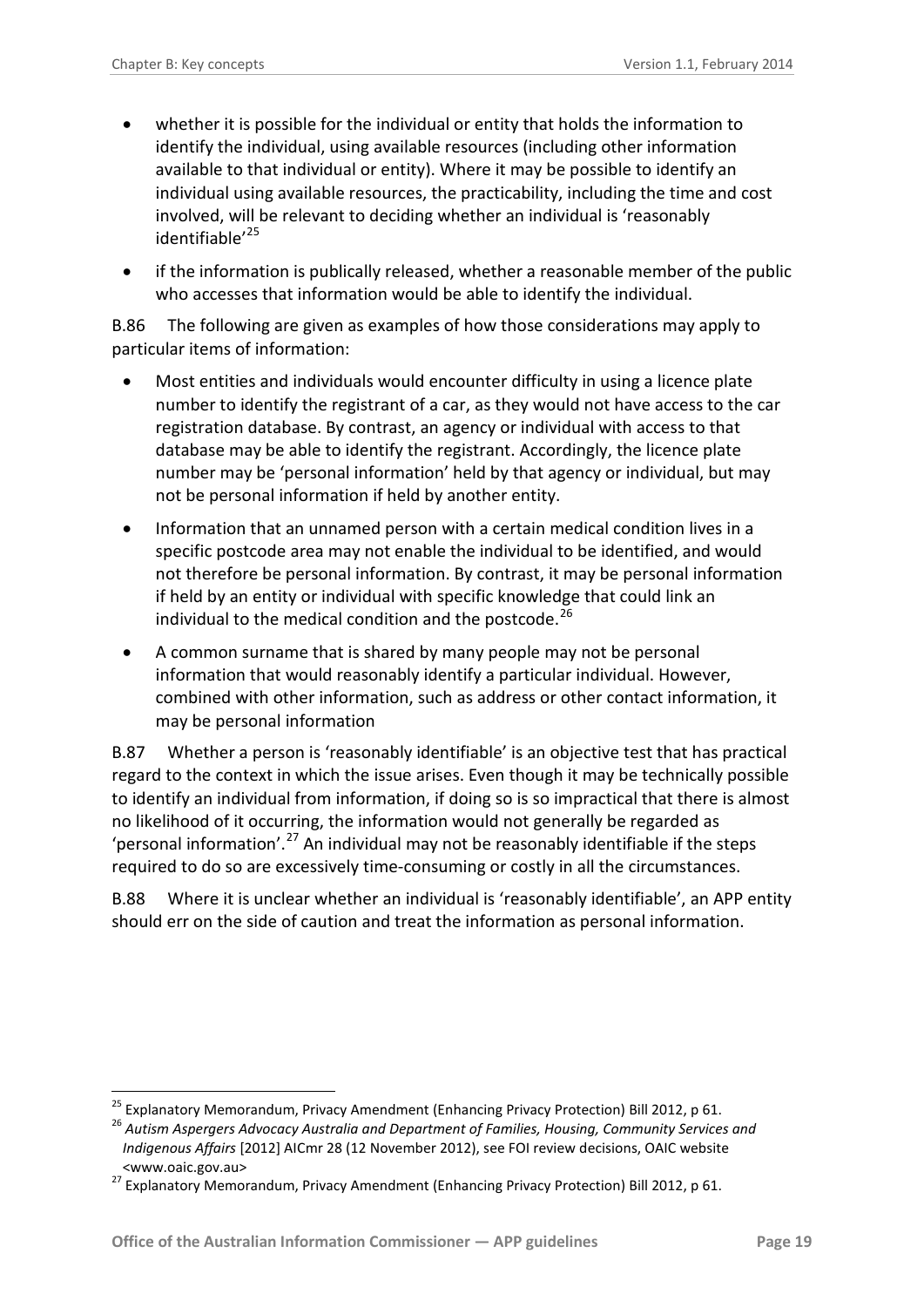#### <span id="page-19-0"></span>**Deceased persons**

B.89 The definition of 'personal information' in s 6(1) refers to information or an opinion about an 'individual.' An 'individual' means 'a natural person' (s 6(1)). The ordinary meaning of 'natural person' does not include deceased persons.<sup>[28](#page-18-2)</sup>

<span id="page-19-3"></span>B.90 Information about a deceased person may include information about a living individual and be 'personal information' for the purposes of the Privacy Act. For example, information that a deceased person had an inheritable medical condition may indicate that the deceased person's descendants have an increased risk of that condition. If the descendants are identifiable, that information would be personal information about the descendants. The privacy interests of family members could therefore be considered when handling information about deceased persons.

## <span id="page-19-1"></span>**Purpose**

B.91 The purpose of an action is the reason why it is done. The purpose for which an APP entity collects, holds, uses and discloses personal information can be relevant to:

- whether the entity is permitted to collect, use, disclose and retain personal information (APPs 3, 4, 6, 7, and 11)
- the matters that must be included in the entity's APP Privacy Policy (APP 1) and in any collection notice to the individual (APP 5)
- the steps that must be taken to ensure the quality of personal information (APP 10) and to correct incorrect information (APP 13).

#### <span id="page-19-2"></span>**Primary purpose and secondary purpose**

B.92 The purpose for which an APP entity collects personal information is known as the 'primary purpose' of collection. This is the specific function or activity for which the entity collects the personal information. If an APP entity uses or discloses the personal information for another purpose this is known as a 'secondary purpose'. APP 6 sets out when an APP entity may use or disclose personal information for a secondary purpose (see Chapter 6 (APP 6)).

B.93 Where an APP entity collects personal information directly from an individual, the context will help in identifying the primary purpose of collection. For example, the individual may provide the personal information for a particular purpose, such as buying a particular product or receiving a particular service. This is the primary purpose of collection, even if the entity has additional secondary purposes in mind.

<span id="page-19-4"></span>B.94 Where an APP entity receives unsolicited personal information or collects personal information about an individual from a third party, the context will again be relevant in identifying the primary purpose of collection. It will also be relevant to consider the function or activity which the personal information is reasonably necessary

<sup>&</sup>lt;u>.</u> <sup>28</sup> However, for the purposes of Part VIA, which deals with personal information in emergencies and disasters, the definition of 'individual' in s 6(1)) is taken to include an individual who is not living (s 80G(2)).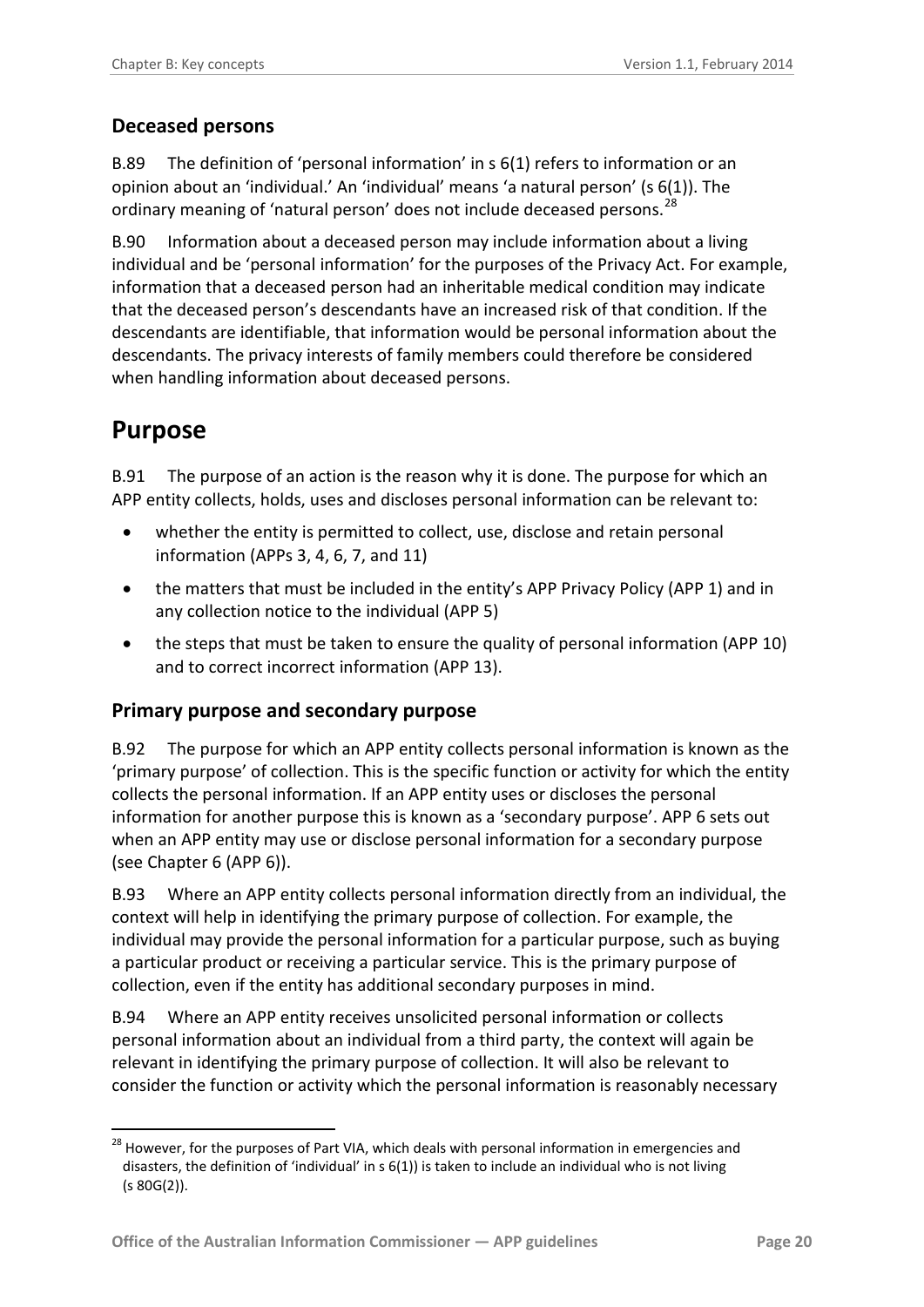for, or to which it directly relates. In some instances, an APP entity that receives unsolicited personal information and retains it will have no primary purpose of collection. For example, where the entity could not have collected personal information under APP 3.1 but nevertheless retains it under APP 4, because the information is contained in a Commonwealth record, or because it is not lawful or reasonable for the entity to destroy it (see APP 4, Chapter 4).

#### <span id="page-20-0"></span>*Describing the primary purpose*

B.95 How broadly a purpose can be described will depend on the circumstances and should be determined on a case-by-case basis. In cases of ambiguity, and with a view to protecting individual privacy, the primary purpose for collection, use or disclosure should be construed narrowly rather than expansively.

B.96 The primary purpose may nevertheless be described in general terms, as long as the description is adequate to inform an individual of how the APP entity may use or disclose their personal information. A description – the information will be used 'for the functions of the entity' – would generally be considered too broad. Instead, the primary purpose of collection could be described as to:

- provide a particular banking service
- market particular goods or services , or types of goods or services, to the individual
- assess an applicant's suitability for a job
- assess an applicant's eligibility for a loan
- resolve a complaint
- provide further information about a particular service
- enable an agency to give someone a particular benefit or service.

B.97 An APP entity does not need to include in its description internal purposes that form part of normal business practices, such as auditing, business planning, billing or deidentifying personal information.

#### <span id="page-20-1"></span>**Reasonable, Reasonably**

<span id="page-20-2"></span>B.98 The terms 'reasonable' and 'reasonably' are used in the Privacy Act and APPs to qualify a test or obligation. Examples include that 'personal information' is information that 'reasonably' identifies an individual (s 6(1)) and an APP entity must not collect personal information unless it is 'reasonably necessary' for one or more of the entity's functions or activities (APP 3).

B.99 'Reasonable' and 'reasonably' are not defined in the Privacy Act. The terms bear their ordinary meaning, as being based upon or according to reason and capable of sound explanation. What is reasonable is a question of fact in each individual case. It is an objective test that has regard to how a reasonable person, who is properly informed, would be expected to act in the circumstances. What is reasonable can be influenced by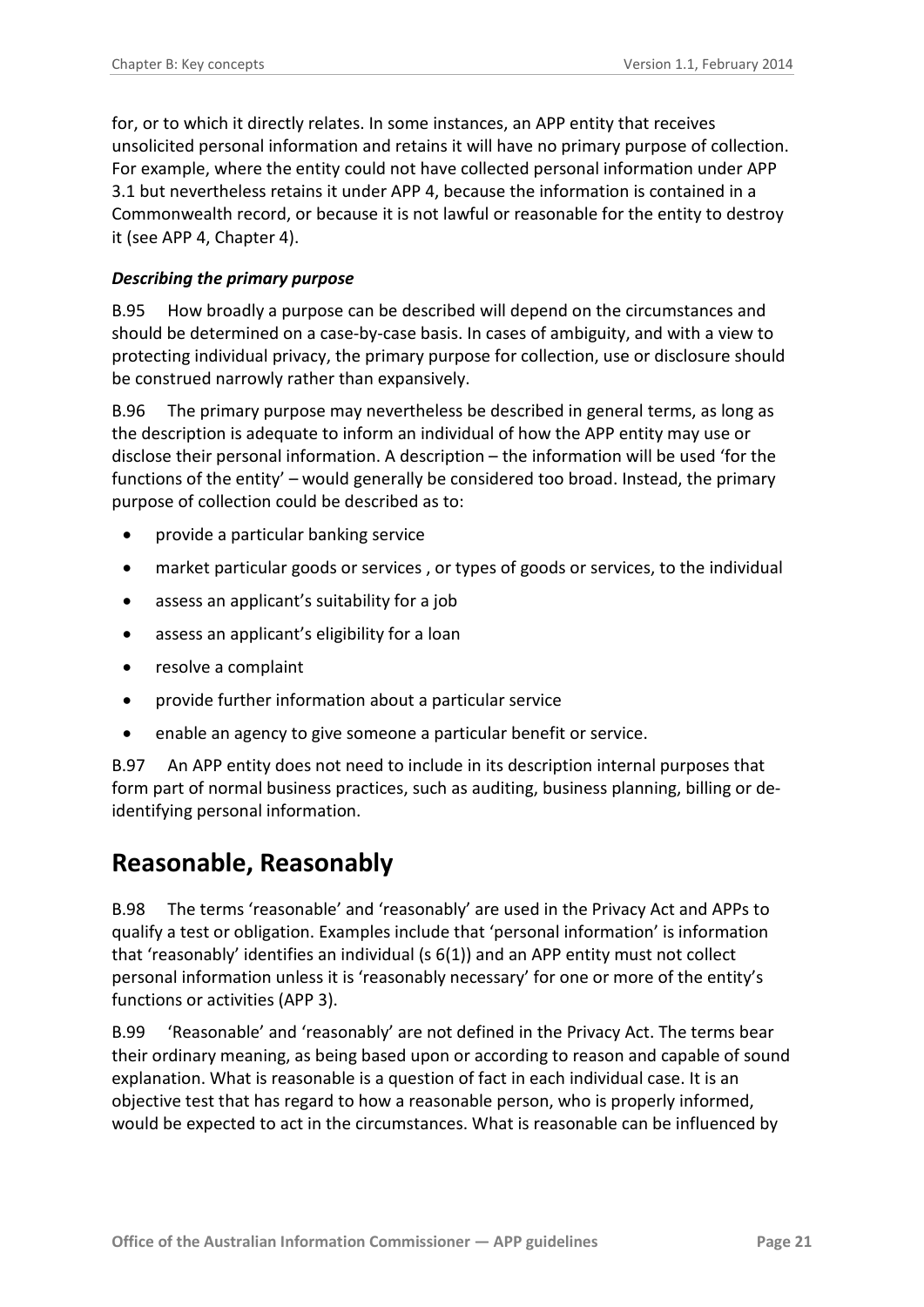current standards and practices.<sup>[29](#page-19-4)</sup> It is the responsibility of an APP entity to be able to justify that its conduct was reasonable. In a related context, the High Court has observed that whether there are 'reasonable grounds' to support a course of action 'requires the existence of facts which are sufficient to [persuade] a reasonable person';<sup>[30](#page-21-2)</sup> it 'involves an evaluation of the known facts, circumstances and considerations which may bear rationally upon the issue in question'.<sup>[31](#page-21-3)</sup> As that indicates, there may be a conflicting range of objective circumstances to be considered, and the factors in support of a conclusion should outweigh those against.

<span id="page-21-6"></span>B.100 The terms 'reasonable' and 'reasonably' are discussed further in the APP guidelines, as they arise in the context of each of the relevant APPs.

### <span id="page-21-0"></span>**Reasonable steps**

B.101 A number of the APPs require an APP entity to 'take such steps as are reasonable in the circumstances' (for example, APP 1.2 (see Chapter 1), APP 8.1 (see Chapter 8) and APP 11(see Chapter 11). The shorthand expression used in the APP guidelines is 'reasonable steps'.<sup>[32](#page-21-4)</sup>

B.102 The 'reasonable steps' test is an objective test, and is to be applied in the same manner as 'reasonable' and 'reasonably'. It is the responsibility of an APP entity to be able to justify that reasonable steps were taken.

B.103 Some APPs require an APP entity to take 'such steps (if any) as are reasonable in the circumstances' (for example, APP 5.1 (see Chapter 5), APP 10 (see Chapter 10), APP 12.5 (see Chapter 12), APPs 13.1 and 13.2 (see Chapter 13). The inclusion of '(if any)' acknowledges that it in some circumstances an entity will satisfy the requirement to take reasonable steps by taking no steps.

### <span id="page-21-1"></span>**Reasonably believes**

<u>.</u>

B.104 A number of the exceptions to the APPs require an APP entity to have a 'reasonable belief' about a particular matter (see for example, APP 3.4 (Chapter 3), APP 6.2(e) (Chapter 6), APP 8.2 (Chapter 8), Permitted general situations, (Chapter C)).

B.105 The phrase 'reasonable belief' is to be applied in the same manner as 'reasonable' and 'reasonably'. That is, the APP entity must have a reasonable basis for the belief, and not merely a genuine or subjective belief. The requirement for a reasonable belief precludes arbitrary action, but may still leave something to surmise or conjecture.<sup>[33](#page-21-5)</sup> It is the responsibility of an entity to be able to justify its reasonable belief.

<sup>29</sup> For example, *Jones v Bartlett* [2000] HCA 56 [57] – [58] (Gleeson CJ); *Bankstown Foundry Pty Ltd v* 

<span id="page-21-2"></span>*Braistina* [1986] HCA 20 [12] (Mason, Wilson and Dawson JJ). <sup>30</sup> *George v Rockett* (1990) 170 CLR 104 at 112 (Mason CJ, Brennan, Deane, Dawson, Toohey, Gaudron & McHugh JJ).<br><sup>31</sup> McKinnon v Secretary, Department of Treasury (2006) 228 CLR 423 at 430 (Gleeson CJ & Kirby J).<br><sup>32</sup> Explanatory Memorandum, Privacy Amendment (Enhancing Privacy Protection) Bill 2012, p 54.<br><sup>33</sup> Georae v R

<span id="page-21-3"></span>

<span id="page-21-5"></span><span id="page-21-4"></span>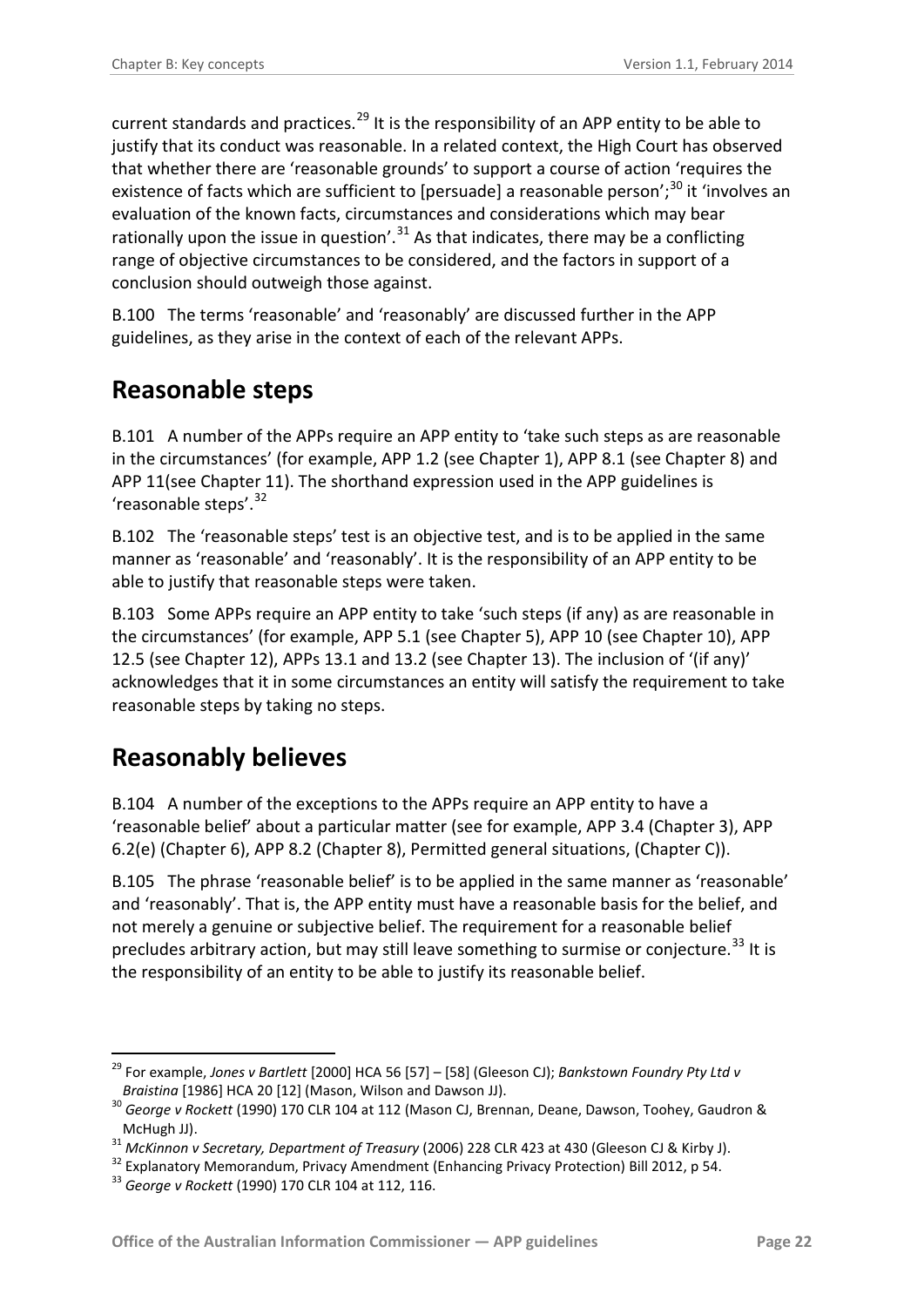#### <span id="page-22-0"></span>**Reasonably necessary and necessary**

B.106 A number of APPs require a collection, use or disclosure to be 'reasonably necessary' for a particular purpose – see APPs 3, 6, 8 and 9. Certain permitted general situations and permitted health situations refer to a collection, use or disclosure being 'necessary' for a particular purpose (see Chapters C and D), and APP 7 refers to a use or disclosure being 'necessary' to meet a contractual obligation (see Chapter 7).

B.107 The term 'reasonable' is discussed at paragraphs [B.98](#page-20-2)[–B.100.](#page-21-6) 'Necessary' is not defined in the Privacy Act. The High Court of Australia has noted that 'there is, in Australia, a long history of judicial and legislative use of the term 'necessary', not as meaning essential or indispensable, but as meaning reasonably appropriate and adapted'.<sup>[34](#page-21-5)</sup> However, in the context of the Privacy Act, it would not be sufficient if the collection, use or disclosure is merely helpful, desirable or convenient.

B.108 The 'reasonably necessary' test is an objective test: whether a reasonable person who is properly informed would agree that the collection, use or disclosure is necessary. It is the responsibility of an APP entity to be able to justify that the particular collection, use or disclosure is reasonably necessary.

B.109 The test must be applied in a practical sense. For example, under APP 3 if an entity cannot in practice effectively pursue a function or activity without collecting personal information, the collection would usually be considered reasonably necessary for that function or activity. However, a collection, use or disclosure of personal information will not usually be considered reasonably necessary if there are reasonable alternatives available, for example, if de-identified information would be sufficient for the function or activity.

B.110 An APP entity cannot rely solely on normal business practice in assessing whether a collection, use or disclosure is reasonably necessary. The primary issue is whether, in the circumstances of a particular entity, a collection, use or disclosure is reasonably necessary for a particular function or activity.

B.111 The term 'necessary' rather than 'reasonably necessary' is used in certain permitted general situations and permitted health situations, and in APP 7. The context explains this different usage. For example, a permitted health situation may exist if the collection of personal information is 'necessary' for public health research that is conducted in accordance with relevant guidelines. Similarly, APP 7.5 refers to the use or disclosure of personal information for the purpose of direct marketing where that is 'necessary' to meet a contractual obligation. In some of the permitted general situations and permitted health situations the test is whether an APP entity 'reasonably believes' that the collection, use or disclosure of personal information is 'necessary' for a particular purpose, such as lessening or preventing a serious threat to a person's health or safety.

### <span id="page-22-1"></span>**Recognised external dispute resolution scheme**

<span id="page-22-2"></span>B.112 'Recognised external dispute resolution scheme' is defined as 'an external dispute resolution scheme recognised under section 35A' (s 6(1)).

<sup>&</sup>lt;u>.</u> <sup>34</sup> *Mulholland v Australian Electoral Commissioner* [2004] HCA 41 [39] (Gleeson CJ).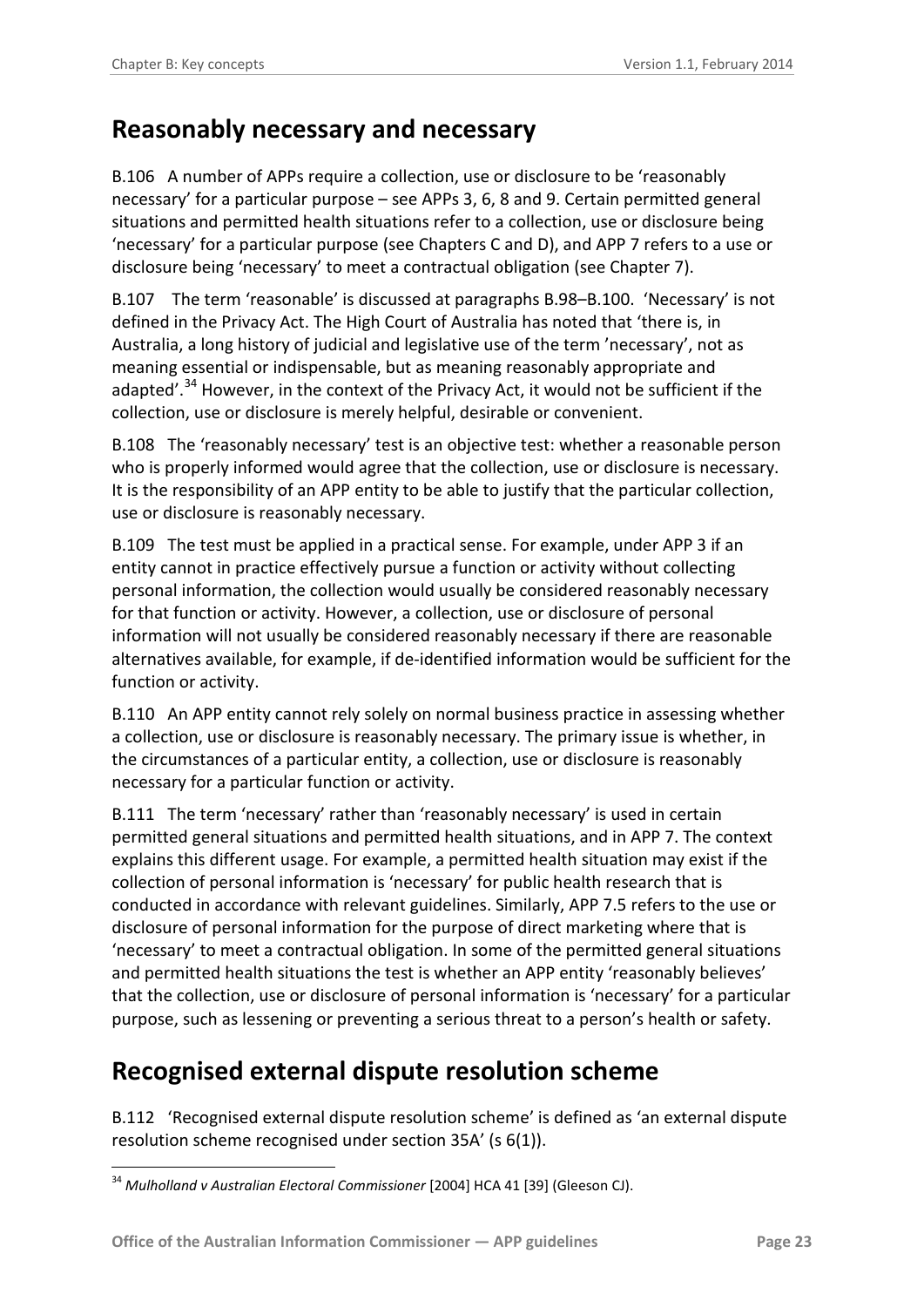B.113 Section 35A(1) gives the Information Commissioner power to recognise an external dispute resolution scheme for an entity or a class of entities, or for a specified purpose. A register of recognised external dispute resolution schemes is maintained on the Office of the Australian Information Commissioner website.<sup>[35](#page-22-2)</sup>

B.114 An individual who considers that an APP entity has interfered with their privacy may complain to a recognised EDR scheme of which the entity is a member, if the complaint falls within the scope of the EDR scheme's recognition. For further discussion of recognised EDR schemes, and their role in handling privacy-related complaints, see *Guidelines for Recognising External Dispute Resolution Schemes under s 35A of the Privacy Act.* [36](#page-23-2)

### <span id="page-23-0"></span>**Registered APP code**

B.115 A 'registered APP code' is defined as an APP code that is included on the Codes Register and that is in force (s 26B(1)). A registered APP code is a legislative instrument (s 26B(2)). The requirements in relation to registered APP codes are set out in Division 2 of Part IIIB.

B.116 An 'APP code' is defined as a written code of practice about information privacy (s 26C). It can be developed by an APP entity, either on its own initiative or on request from the Information Commissioner, or by the Information Commissioner directly (ss 26E and 26G). A code may be expressed to apply to all or a specified type of personal information, a specified activity or class of activities of an APP entity, a specified industry sector or professions or specified class of industry sectors or professions, or APP entities that use technology of a specified kind (s 26C(4)).

B.117 The Information Commissioner has power to approve and register an APP code (provided certain conditions are met) by including it on the Codes Register (s 26H).

B.118 Once an APP code is registered, an APP entity bound by the code must not do an act, or engage in a practice, that breaches that code. A breach of a registered APP code will be 'an interference with the privacy of an individual' by the entity under  $s$  13(1)(b).

B.119 A registered APP code does not replace the APPs for the entities which it binds, but operates in addition to the requirements of the APPs.<sup>[37](#page-23-3)</sup> For further discussion about the development of APP codes, and the requirements and process for recognition, see the *Code Development Guidelines*. [38](#page-23-4) 

### <span id="page-23-1"></span>**Related body corporate**

B.120 Section 6(8) provides that 'the question whether bodies corporate are related to each other is determined in the manner in which that question is determined under the *Corporations Act 2001*'.

<sup>&</sup>lt;sup>35</sup> See OAIC website <www.oaic.gov.au>.

<span id="page-23-2"></span><sup>&</sup>lt;sup>36</sup> OAIC. Guidelines for Recognising External Dispute Resolution Schemes under s 35A of the Privacy Act,

<span id="page-23-3"></span>OAIC website <www.oaic.gov.au>. <sup>37</sup> Explanatory Memorandum, Privacy Amendment (Enhancing Privacy Protection) Bill 2012, p 199. <sup>38</sup> OAIC, *Code Development Guidelines*, OAIC website [<www.oaic.gov.au>](http://www.oaic.gov.au/).

<span id="page-23-4"></span>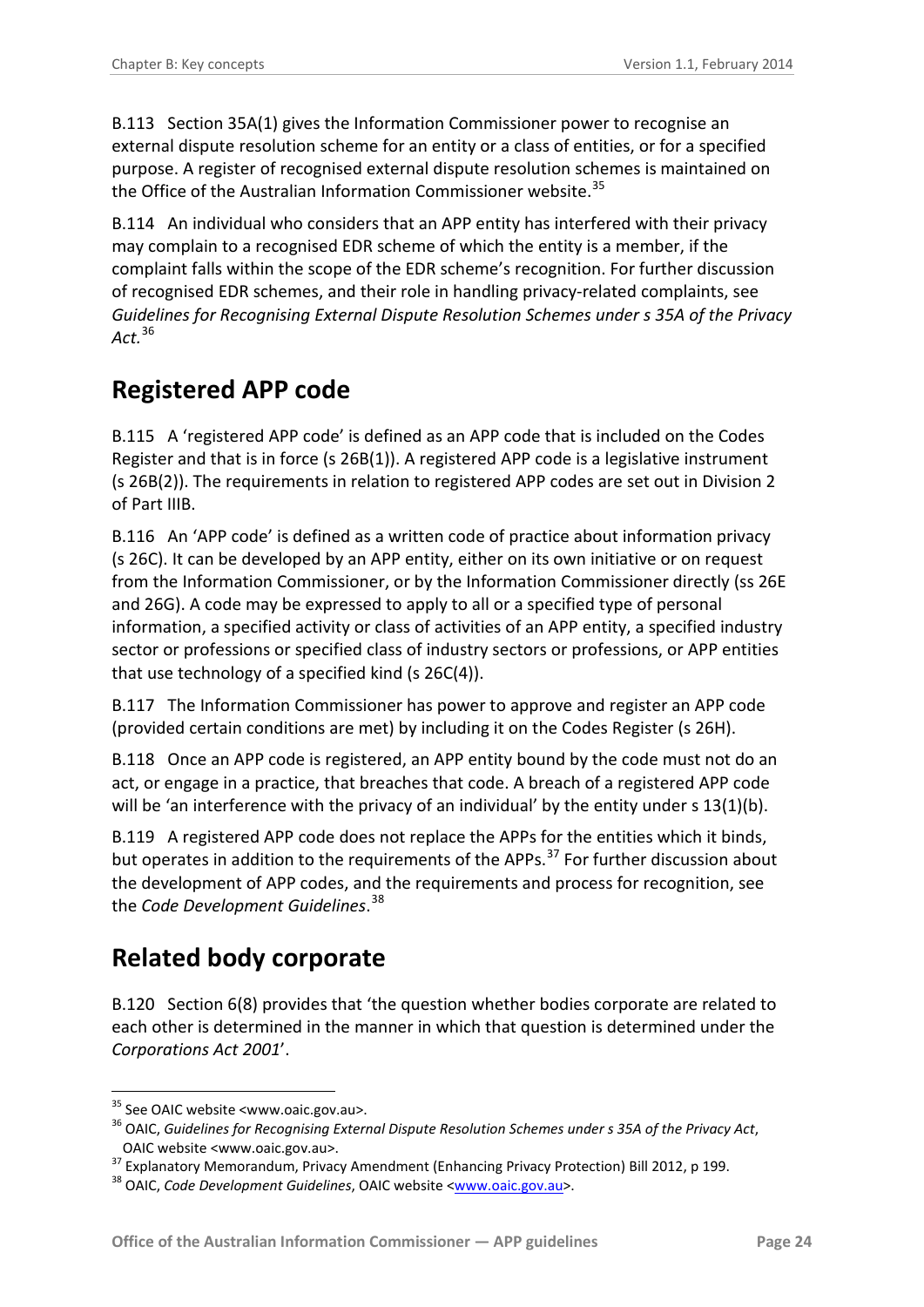B.121 Section 13B(1) permits related bodies corporate to share personal information (other than sensitive information) in certain circumstances. The effect of s 13B(1) is discussed further in Chapter 3 (APP 3) and Chapter 6 (APP 6).

# <span id="page-24-0"></span>**Required or authorised by or under an Australian law or a court/tribunal order**

B.122 A number of the APPs provide an exception if an APP entity is 'required or authorised by or under an Australian law or a court/tribunal order' to act differently (for example, APP 3.4(a) (Chapter 3), APP 6.2(b) (Chapter 6) and APP 12.3(g) (Chapter 12)). Some other provisions refer more narrowly to an act that is 'required by or under an Australian law (other than this Act)' (s 16B(2) (Chapter D)) or 'required by or under an Australian law, or a court order' (APP 11.2(d) (Chapter 11)), and do not include an act that is 'authorised'.

#### <span id="page-24-1"></span>**Meaning of 'required'**

B.123 An APP entity that is 'required' by an Australian law or a court/tribunal order to handle information in a particular way has a legal obligation to do so, and cannot choose to act differently. The obligation will usually be indicated by words such as 'must' or 'shall', and may be accompanied by a sanction for non-compliance.

#### <span id="page-24-2"></span>**Meaning of 'authorised'**

B.124 An APP entity that is 'authorised' under an Australian law or a court/tribunal order has discretion as to whether it will handle information in a particular way. The entity is permitted to take the action but is not required to do so. The authorisation may be indicated by a word such as 'may', but may also be implied rather than expressed in the law or order.

B.125 An APP entity may be impliedly authorised by law to handle personal information in a particular way, where a law requires or authorises a function or activity, and this directly entails the information handling practice. For example, a statute that authorises an APP entity to collect personal information about an individual from a third party implicitly authorises the entity to disclose the individual's identity to the third party.

B.126 An act or practice is not 'authorised' solely because there is no law or court/tribunal order prohibiting it. Nor can an act or practice rely solely on a general or incidental authority conferred by statute upon an agency to do anything necessary or convenient for, or incidental to or consequential upon, the specific functions and powers of the agency. The reason is that the purpose of the APPs is to protect the privacy of individuals by imposing obligations on APP entities in handling personal information. A law will not authorise an exception to those requirements unless it does so by clear and direct language.<sup>39</sup>

<span id="page-24-3"></span><sup>&</sup>lt;u>.</u> <sup>39</sup> See *Coco v The Queen* (1994) 179 CLR 427.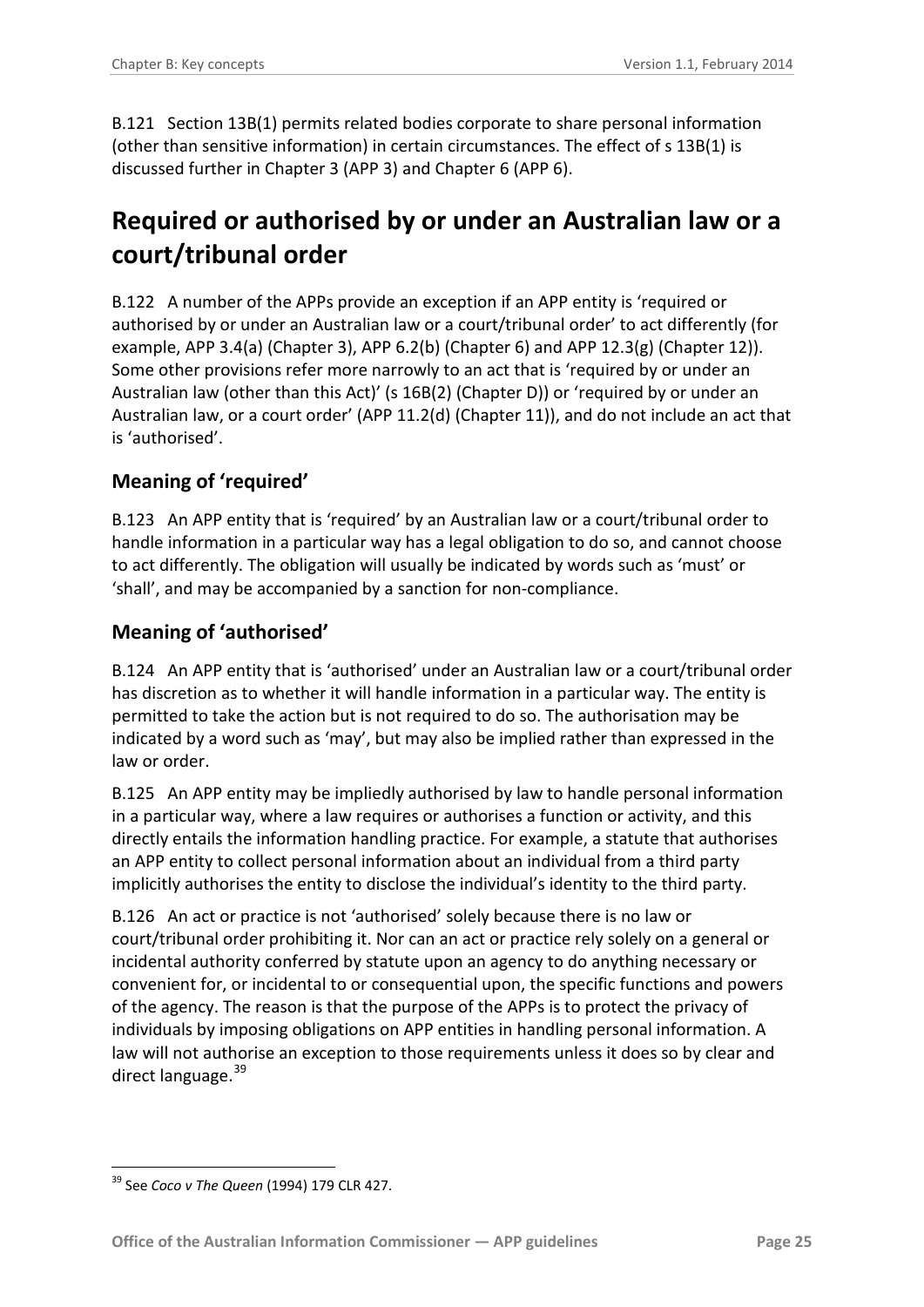#### <span id="page-25-0"></span>**Meaning of 'Australian law'**

B.127 'Australian law' is defined as:

- an Act of the Commonwealth, or of a State or Territory
- regulations or any other instrument made under such an Act
- a Norfolk Island enactment, or
- a rule of common law or equity  $(s 6(1))$ .

B.128 The definition of Australian law does not include a contract.<sup>[40](#page-24-3)</sup> Consequently, an obligation imposed by contract upon a party to handle information in a particular way will not provide authority for the purposes of the 'required or authorised by or under an Australian law or court/tribunal order' exception.

#### <span id="page-25-1"></span>**Meaning of 'court/tribunal order'**

B.129 'Court/tribunal order' is defined as an order, direction or other instrument made by a court, a tribunal, a judge, a magistrate, a person acting as a judge or magistrate, a judge or magistrate acting in a personal capacity, and a member or an officer of a tribunal  $(s 6(1))$ .

B.130 The definition applies to orders and the like issued by Commonwealth, State and Territory courts, tribunals and members and officers. The definition includes an order, direction or other instrument that is of an interim or interlocutory nature.

B.131 The reference to a judge or a magistrate acting in a personal capacity means that the definition applies to an order or direction issued by a judge or magistrate who has been appointed by government to an office or inquiry that involves the exercise of administrative or executive functions, including functions that are quasi-judicial in nature.<sup>[41](#page-25-4)</sup> An example is a judge who is appointed by government to conduct a royal commission.

### <span id="page-25-2"></span>**Sensitive information**

<u>.</u>

<span id="page-25-3"></span>B.132 'Sensitive information' is a subset of personal information and is defined as:

- information or an opinion (that is also personal information) about an individual's:
	- o racial or ethnic origin
	- o political opinions
	- o membership of a political association
	- o religious beliefs or affiliations
	- o philosophical beliefs
	- o membership of a professional or trade association

<span id="page-25-4"></span>

<sup>&</sup>lt;sup>40</sup> Explanatory Memorandum, Privacy Amendment (Enhancing Privacy Protection) Bill 2012, p 55.<br><sup>41</sup> *Drake v Minister for Immigration & Ethnic Affairs* (1979) 2 ALD 60; 46 FLR 409; *Grollo v Palmer* (1995) 184 CLR 348.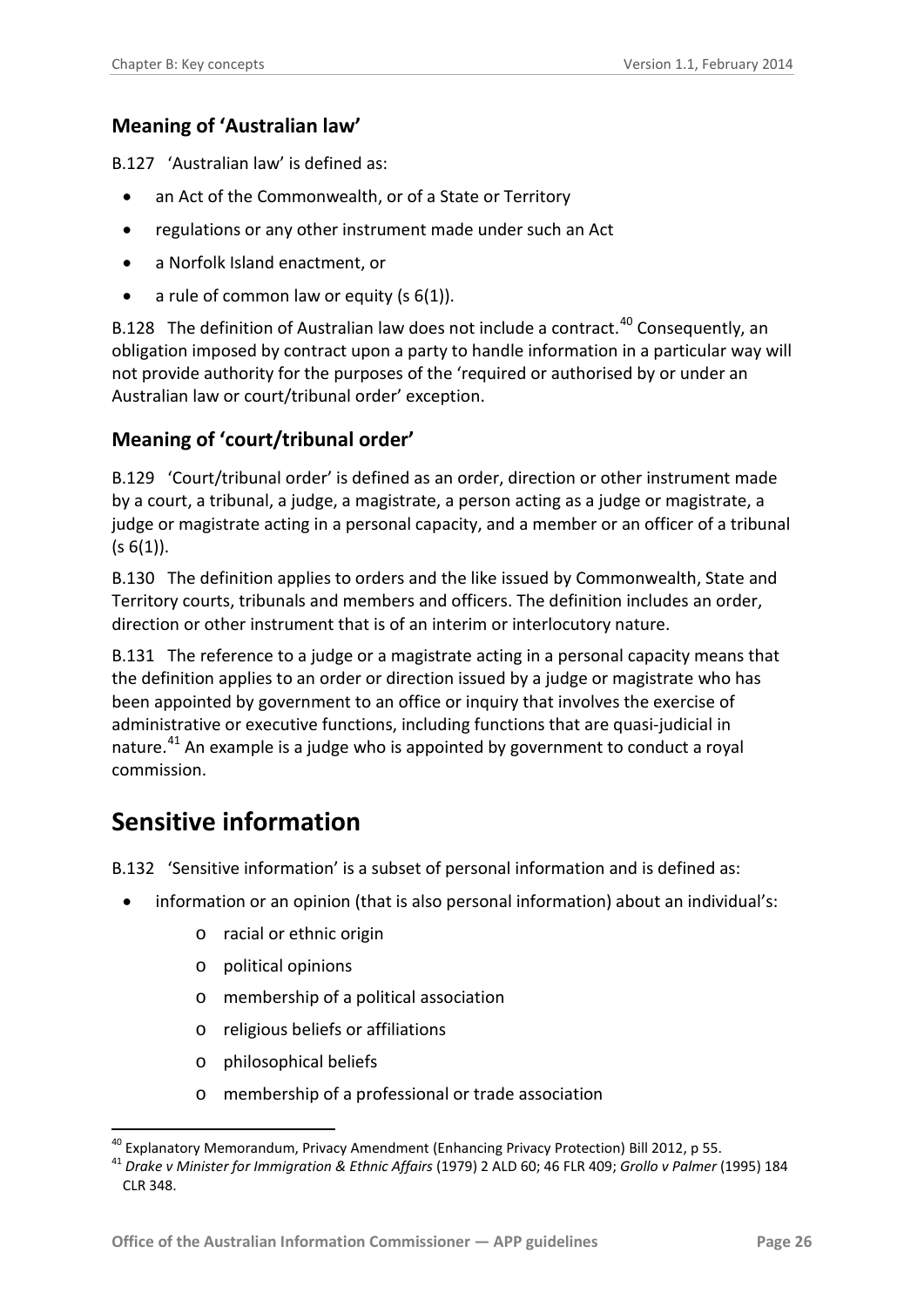- o membership of a trade union
- o sexual orientation or practices, or
- o criminal record
- health information about an individual (see paragraph[s B.68–](#page-14-3)[B.72\)](#page-15-2)
- genetic information (that is not otherwise health information)
- biometric information that is to be used for the purpose of automated biometric verification or biometric identification, or
- $\bullet$  biometric templates (s 6(1)).

B.133 Information may be sensitive information where it unambiguously implies one of these matters. For example, many surnames have a particular racial or ethnic origin, but that alone will not constitute sensitive information that necessarily indicates the racial or ethnic origin of an individual with that surname.

B.134 Terms such as 'political opinions' and 'philosophical beliefs' are not defined in the Privacy Act. They take their ordinary meaning and should be interpreted broadly. However, not every value, belief or opinion of an individual will be considered to be a political opinion or philosophical belief.

<span id="page-26-2"></span>B.135 Sensitive information is generally afforded a higher level of privacy protection under the APPs than other personal information (for example, see APPs 3, 6 and 7). This recognises that inappropriate handling of sensitive information can have adverse consequences for an individual or those associated with the individual. For example, discrimination or mistreatment is sometimes based on a person's race or ethnic origin or union membership. Mishandling of sensitive information may also cause humiliation or embarrassment or undermine an individual's dignity.

#### <span id="page-26-0"></span>**Use**

<span id="page-26-3"></span>1

<span id="page-26-1"></span>B.136 'Use' is not defined in the Privacy Act. Use is a separate concept from disclosure, which is discussed at paragraphs [B.57](#page-11-4)[–B.62.](#page-12-4) As noted at paragraph [B.63,](#page-12-5) many APP requirements apply to both the 'use' and 'disclosure' of personal information, and in those situations it is not necessary to distinguish both concepts.

B.137 Generally, an APP entity uses personal information when it handles and manages that information within the entity's effective control. Examples include:

- the entity accessing and reading the personal information
- the entity searching records for the personal information
- the entity making a decision based on the personal information
- the entity passing the personal information from one part of the entity to another
- unauthorised access by an employee of the entity.<sup>[42](#page-25-4)</sup>

 $42$  An APP entity is taken to have 'used' personal information where an employee gains unauthorised access 'in the performance of the duties of the person's employment' (see s 8(1)).